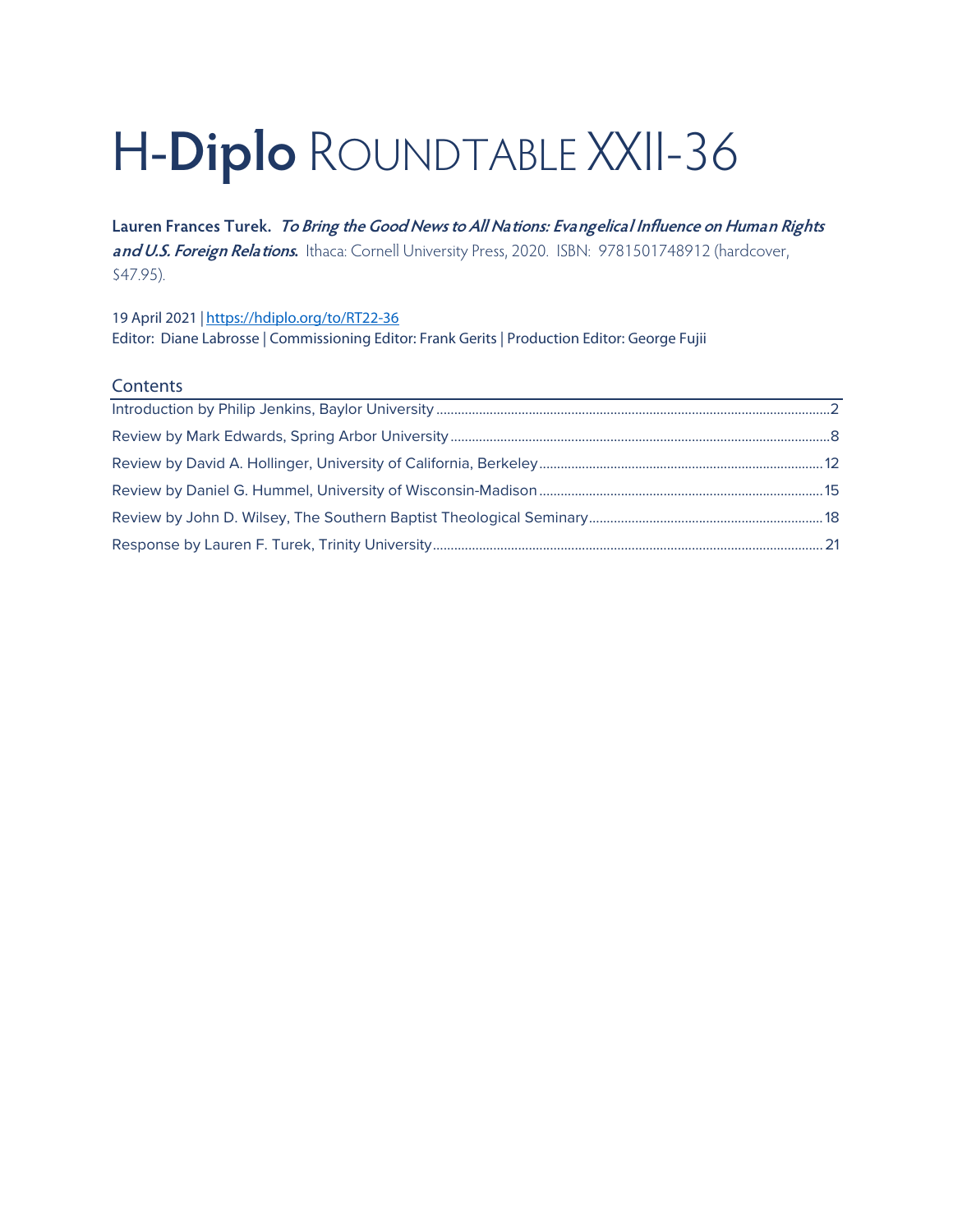### Introduction by Philip Jenkins, Baylor University

<span id="page-1-0"></span>However strange such a concept might have appeared to earlier generations, the influence of religion on US diplomacy and foreign policy is now widely acknowledged, and indeed forms the subject of an impressive volume of scholarship.[1](#page-1-1) Lauren Turek's *To Bring the Good News to All Nations* studies the role of evangelical Christians in these matters from the mid-1970s through the end of the twentieth century, with a particular focus on human rights. As Turek herself notes in her thoughtful response to the reviews, her work "reflects on the intersections of domestic politics, religious non-state actors, and U.S. foreign policymaking."

Of course, such religious interest and enthusiasm was anything but new in that era. American Christians of all shades had long expressed concern about instances of anti-Christian violence and persecution, whether by Muslim or Communist regimes. Repeatedly, such foreign debates had led to conflicts between Protestant and Catholic interest groups – notably over policies towards leftist and anti-clerical Mexico in the 1920s and 1930s - but the Cold War brought a new sense of inter-church harmony against a common Communist foe.<sup>[2](#page-1-2)</sup>

The 1970s brought many new developments, not least in the emergence of a much more active and self-confident evangelical conservative Right, which ultimately found its champion in President Ronald Reagan. Although chiefly motivated by domestic issues of gender, family, and sexuality, the movement was deeply committed to international causes, above all in galvanizing resistance to the Soviet Union and international Communism. From the late 1970s, the Cold War confrontation revived in deeply perilous form, with resurgent threats of imminent nuclear warfare. End Times and apocalyptic beliefs became increasingly widespread within many religious denominations, but especially among evangelicals and Pentecostals.[3](#page-1-3)

No less vital for evangelical thinkers was the vigorous globalization that was redrawing the map of worldwide Christianity in those same years, and which found a focus in the great 1974 Lausanne gathering, the First International Congress on World Evangelization. Such encounters made U.S. evangelicals suddenly more attentive to the voices of their Global South counterparts, and to their special cares and concerns.[4](#page-1-4)

<span id="page-1-2"></span><sup>2</sup> Matthew A. Redinger, *American Catholics and the Mexican Revolution, 1924-1936* (Notre Dame: University of Notre Dame Press, 2005); William Inboden, *Religion and American Foreign Policy, 1945-1960: The Soul of Containment* (New York: Cambridge University Press, 2008).

<span id="page-1-3"></span><sup>3</sup> William Martin, *With God on Our Side: The Rise of the Religious Right in America* (New York Broadway Books, 1996); Philip Jenkins, *Decade of Nightmares: The End of the 1960s and the Making of Eighties America* (New York: Oxford University Press, 2006); Daniel Williams, *God's Own Party: The Making of the Christian Right* (New York: Oxford University Press, 2010); Melvyn P. Leffler and Odd Arne Westad, eds., *The Cambridge History of the Cold War,* three volumes (New York: Cambridge University Press, 2010), vol. iii; Seth Dowland, *Family Values and the Rise of the Christian Right*, (Philadelphia: University of Pennsylvania Press, 2015); Neil J. Young, *We Gather Together: The Religious Right and the Problem of Interfaith Politics* (New York: Oxford University Press, 2016); Darren Dochuk, *Anointed With Oil: How Christianity and Crude Made Modern America* (New York: Basic, 2019).

<span id="page-1-4"></span><sup>4</sup> Brian Stanley, *Christianity in the Twentieth Century: A World History* (Princeton,: Princeton University Press, 2018); David King, *God's Internationalists: World Vision and the Age of Evangelical Humanitarianism* (Philadelphia: University of Pennsylvania Press, 2019); David C. Kirkpatrick, *A Gospel for the Poor: Global Social Christianity and the Latin American Evangelical Left* (Philadelphia: University of Pennsylvania Press, 2019); David Swartz, *Facing West: American Evangelicals in an Age of World Christianity* (New York: Oxford University Press, 2020).

<span id="page-1-1"></span><sup>1</sup> Dianne Kirby, ed., *Religion and the Cold War* (New York: Palgrave Macmillan, 2002); Andrew Preston, *Sword of the Spirit, Shield of Faith: Religion in American War and Diplomacy* (New York: Anchor, 2012).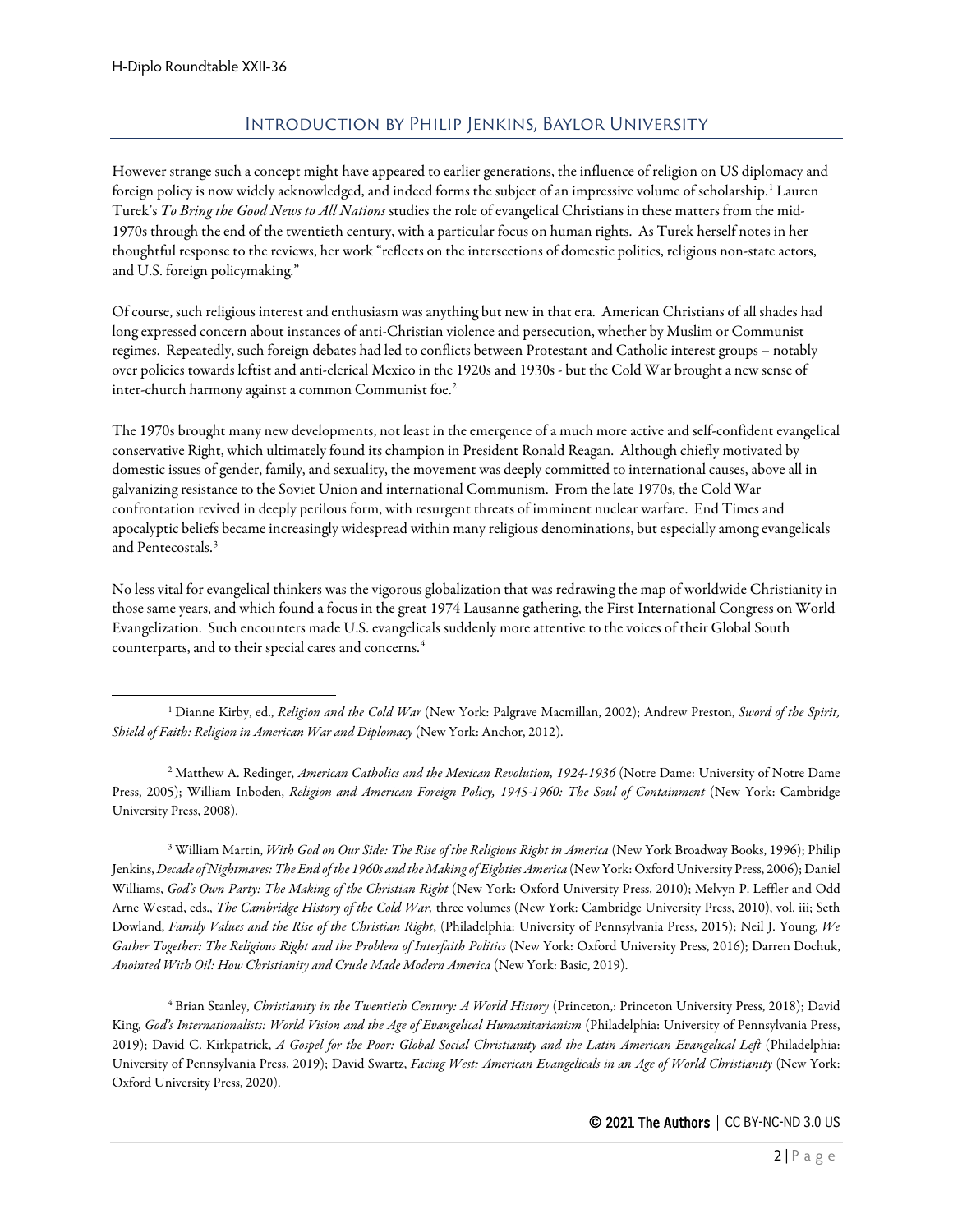Practically, what could U.S. evangelicals contribute to supporting and defending these Global South brethren, during such a time of deeply impressive expansion? During the 1970s, the language of human rights gained great significance in international affairs, especially during the East-West negotiations that culminated in the Helsinki Accords of 1975. Human Rights were much in the news, usually in the context of Western denunciations of the Soviet bloc. American evangelicals exalted two such rights in particular, namely the right to hold and practice one's own religion, and also to be free to evangelize or spread one's ideas. Enforcing such rights would remove obstacles to the diffusion of the gospel and the implementation of Jesus's Great Commission to his followers, in what might after all be the End Times. (Turek properly stresses these apocalyptic undertones: 22, 42). Evangelical groups became very active in lobbying U.S. governments to promote these causes.[5](#page-2-0) As Turek remarks in her response, "The conservative human rights language that evangelicals helped develop proved to be very useful to the Reagan administration as it worked to align U.S. human rights policies with a conservative foreign policy agenda."

Turek's book is richly informative on the evangelical use of mass media in promoting global evangelism, which included not just the familiar use of radio, but also of more innovative devices such as cassette tapes. Preventing repressive governments from limiting or suppressing such weapons of mass instruction thus became a fundamental contribution to encouraging global Christian expansion.

*To Bring the Good News to All Nations* traces the emergence and development of this activism. The author draws impressively on archival research, including collections in Guatemala and South Africa, as well as the obvious sources in North America. Only a trained academic historian will appreciate just how extensive and how expert Turek's research has been, building a rock-solid foundation for her statements and conclusions.

Almost half the book consists of three substantial and closely-observed case-studies of evangelical human rights activism, respectively behind the Iron Curtain (mainly the Soviet Union); in Guatemala; and in apartheid-era South Africa. Each posed very different political and moral dilemmas, and two of the examples set evangelicals against a broad range of centrist and liberal opinion, religious as well as secular. Guatemala was in the midst of an extremely bloody civil war, which claimed hundreds of thousands of lives. From 1982, the regime was dominated by the repressive military commander, Efraín Ríos Montt, who nevertheless identified as a faithful *evangélico*. U.S. evangelicals struggled to maintain the Reagan administration's support for his regime.<sup>[6](#page-2-1)</sup>

Scarcely less controversial were attitudes to white-ruled South Africa, which during the 1980s faced overwhelming international pressure and condemnation, and which was also confronting an ever-enlarging domestic campaign of popular resistance. As in Guatemala, American evangelical activists were chiefly concerned about the possible spread of Communist influence and dominations, and resisted efforts to bring the U.S. into conformity with the international sanctions system. As Turek notes, "the evangelistic mission, rather than the pursuit of social justice, defined U.S. evangelical engagement with

<span id="page-2-0"></span><sup>5</sup> Rosemary Foot, "The Cold War and Human Rights," in Leffler and Westad, eds., *The Cambridge History of the Cold War,* vol. iii: 445-465; Barbara J. Keys, *Reclaiming American Virtue: The Human Rights Revolution of the 1970s* (Cambridge: Harvard University Press, 2014).Samuel Moyn, *Christian Human Rights* (Philadelphia: University of Pennsylvania Press, 2015); Sarah B. Snyder, *From Selma to Moscow: How Human Rights Activists Transformed U. S. Foreign Policy* (New York: Columbia University Press, 2018); Sarah Shortall and Daniel Steinmetz-Jenkins, eds., *Christianity and Human Rights Reconsidered* (New York: Cambridge University Press, 2020).

<span id="page-2-1"></span><sup>6</sup> Virginia Garrard-Burnett, *Terror in the Land of the Holy Spirit Guatemala under General Efrain Rios Montt 1982-1983* (New York: Oxford University Press, 2010); John Coatsworth, "The Cold War in Central America, 1975-1991," in Leffler and Westad, eds., *The Cambridge History of the Cold War,* vol. iii: 201-221.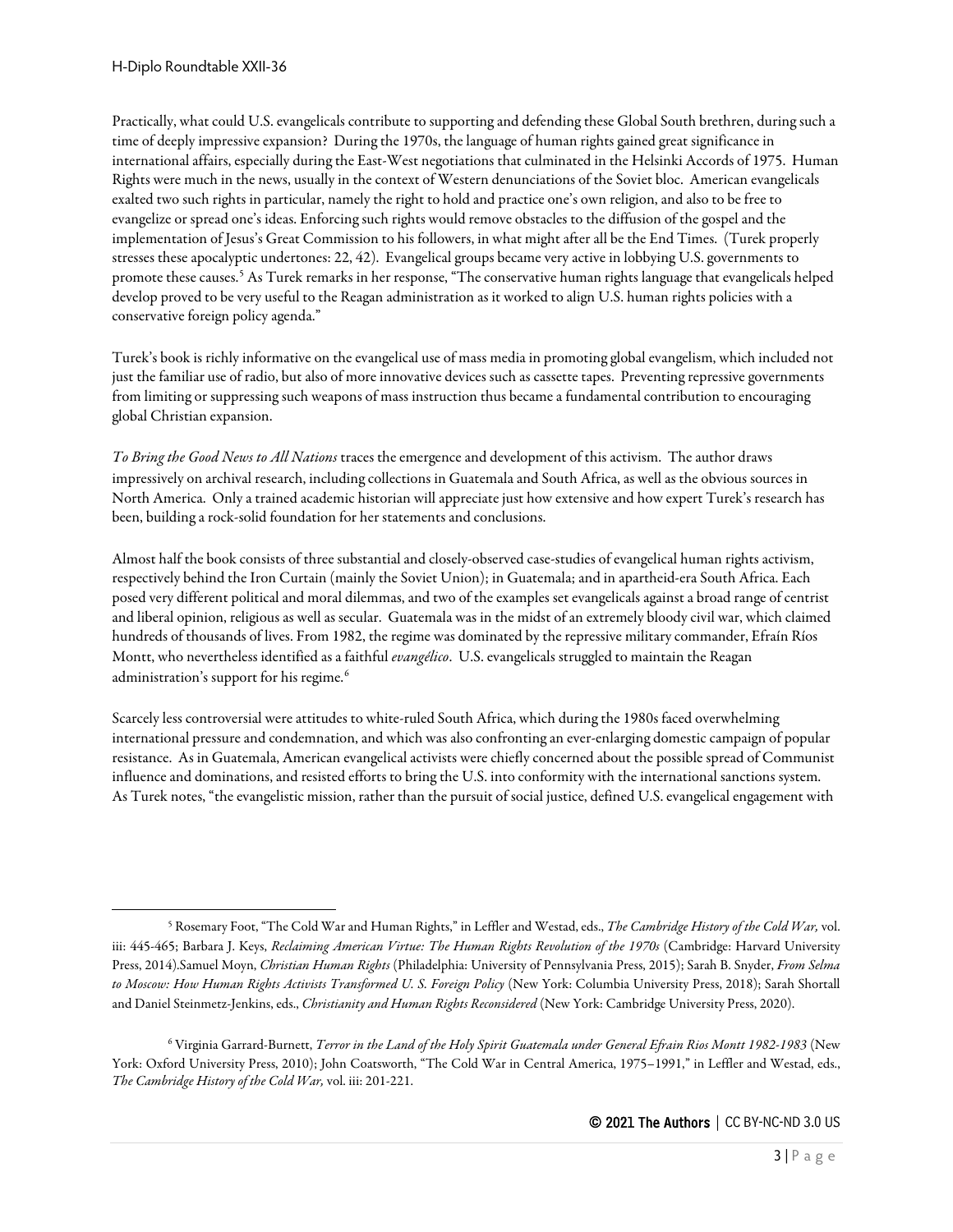South Africa between 1970 and 1994" (180). Whatever their religious motivations or their human rights rhetoric, evangelical lobbying groups were effectively aligning with the most implacable forces of the domestic U.S. hard Right.[7](#page-3-0)

Evangelical attitudes in these areas stand out all the more forcefully because U.S. foreign policy debates in the 1980s especially were so profoundly shaped by other and very different religious agendas, above all those of the Roman Catholic Church. This was especially true in Central America. Appalled by state violence and Rightist militias in El Salvador, Guatemala, and other states, the U.S. Catholic leadership became fiercely critical of Reagan policies in the region, and vigorously supported limitations on any possible US military interventions in Nicaragua or elsewhere. This was still the era before the clergy abuse scandals so undermined the church's moral and political influence, and Catholic activism did much to establish and sustain a political and media consensus against administration policy. Turek briefly mentions the situations in El Salvador and Nicaragua (125, 142) but that larger picture does demand more emphasis in putting the evangelical contributions in a broader context. For centrists as well as liberals, U.S. misdeeds in the region – including Guatemala gravely undermined Western claims to any monopoly of virtue in global human rights debates. [8](#page-3-1)

Nor does Turek mention the critical Catholic role in the intense anti-nuclear campaigns of these precise years, which so profoundly shaped attitudes to the Cold War, and more generally to policies toward the Soviet Union, and to real or alleged Communist threats. That passionate militancy culminated in a 1982 New York City demonstration that still remains the largest political demonstration ever recorded in the United States. Against this background, anti-Communist evangelicals looked ever more isolated and extreme in their single-minded concerns about Communist menaces, and especially when conservative Christian leaders defended the buildup of nuclear arsenals. For the administration, it was a relief and a delight to have at least a few explicitly religious voices of support in these foreign and military matters, in contrast to the widelyreported mass of Catholics, mainline Protestants, and Jews who opposed them. That contrast certainly opened the door to evangelical lobbyists. Readers who are less familiar with the era would profit from a little more background context, in order to situate those evangelical activities on the larger religious spectrum.<sup>[9](#page-3-2)</sup>

Turek's book offers much to admire, and her close descriptions of those various policy debates are exemplary. She leaves no doubt that religion is an essential component in the making of foreign policy, and that any attempt to elucidate those connections must be founded on a thoughtful and deeply informed view of faith, as well as of policy making. Turek makes a powerful and indeed essential contribution to current scholarship on both foreign policy, and the politics of religion. Her writing throughout is lucid and accessible.

All four reviewers applaud Turek's excellent archival research, and the ambitious scope of her project. All praise her achievement in drawing together different kinds of evidence, going far beyond the merely diplomatic. In different ways, each of the reviewers underlines the importance of religion for understanding the making of foreign policy. All, likewise, emphasize the contribution that her book makes to our understanding of the emerging concepts and rhetoric of human rights.

<span id="page-3-2"></span><sup>9</sup> William A. Au, *The Cross, The Flag, And The Bomb: American Catholics Debate War And Peace, 1960-1983* (Westport: Greenwood Press, 1985); Sharon Nepstad, *Catholic Social Activism : Progressive Movements In The United States* (New York: New York University Press, 2019)

<span id="page-3-0"></span><sup>7</sup> Chris Saunders, "The Cold War and Southern Africa, 1976–1990," in Leffler and Westad, eds., *The Cambridge History of the Cold War,* vol. iii: 222-243.

<span id="page-3-1"></span><sup>8</sup> Kenneth A. Briggs, *Holy Siege: The Year That Shook Catholic America* (San Francisco: Harper 1992); Penny Lernoux, *People of God: The Struggle For World Catholicism* (New York: Viking 1989); Timothy A. Byrnes, *Reverse Mission: Transnational Religious Communities and the Making of US Foreign Policy* (Washington, D.C.: Georgetown University Press, 2011).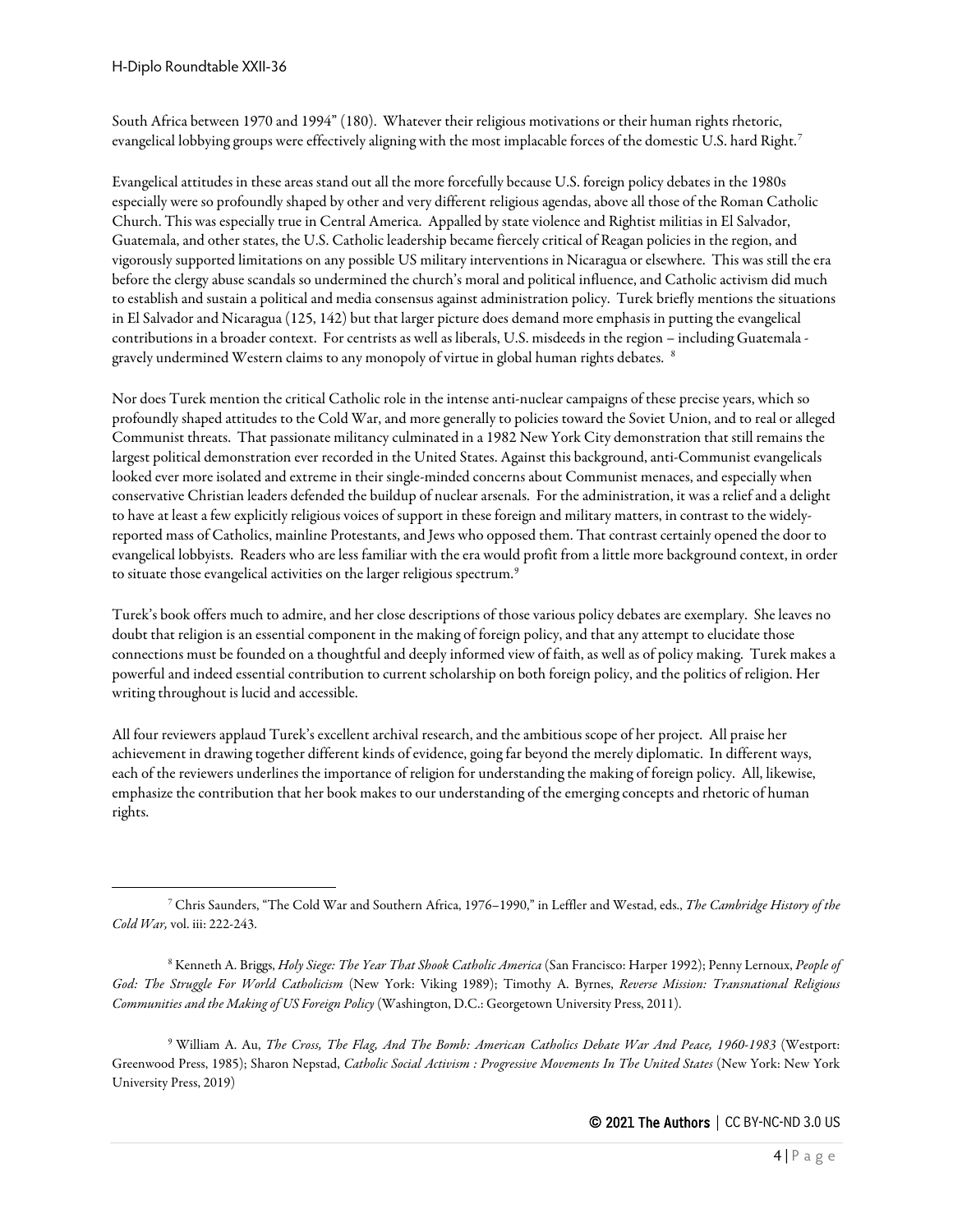John D. Wilsey praises Turek's integration of religious and diplomatic history, all the more so because of her thorough understanding of religious ideologies and world-views involved. Although terms such as "evangelical" are often used loosely and inaccurately, Turek treats her topic thoughtfully and knowledgeably. He writes, "To put it colloquially, Turek 'gets' evangelicals." This awareness helps her navigate some of the paradoxes inherent in her work. In an American evangelicalism that often presented itself as quintessentially American, larger transnational trends "were also expanding their understanding, outreach, and influence on the international scene." The more American those evangelicals seemed, the more global they actually became, almost despite themselves. Wilsey observes a "delicious irony."

Wilsey notes several main dynamics at work in her story. Respectively, these involved the creation of international networks pledged to fulfil the Great Commission, from the 1970s onward; theexpanded awareness by U.S. evangelicals of the existence of those vast communities overseas, and their concerns; and how the religious freedom emphasis contributed directly to the growing U.S. emphasis on religious freedom. That process culminated in 1998 when President Bill Clinton signed the still remarkable International Religious Freedom Act, which made religious liberty a core goal in the making and implementation of US foreign policy. [10](#page-4-0)

Mark Edwards also lauds Turek's work for its contributions to understanding the role of religion in foreign policy. He remarks, memorably and expansively, "Religion is always present at the creation of every diplomatic adventure, and so historians need to take it more seriously."

But Edwards emphasizes other important implications of Turek's work. He underlines the book's contributions for understanding the U.S. religious Right, which must always be seen as a global, and globally oriented, phenomenon. He also highlights the role of individualism in evangelical belief and rhetoric. "Specifically, is it possible to establish human rights concerns on a foundation of individualism?" In South Africa especially, a focus on the rights of individual believers was well and good, but the need for larger collective action and reform was unanswerable. In practice, the individualist approach could not fail to be reactionary in its policy consequences, and at worst, to provide a thin veil for the worst oppression. As Edwards asks, provocatively, "Should religious freedom be considered a human right, at least in the self-serving way imagined by American evangelicals?"

While praising the quality of Turek's research, David A Hollinger makes a number of criticisms and suggestions. He expresses disappointment that Turek does not more explicitly state the important conclusions that would naturally arise from her work. In particular, Hollinger writes, "Turek has shown how episodic and relatively limited evangelical pressure was in South Africa, how temporary and counter-democratic it was in Guatemala, and how minor a role it played in the eventual demise of the Soviet Union." These findings are "highly valuable," so, he wonders why are they not stated more clearly and forthrightly? In practice, he suggests, those findings tend to belost in Turek's conclusion. Nor, suggests Hollinger, does Turek present the evangelical attitudes and concerns that she portrays in their larger context. As an instance, he observes how the more liberal and outward looking insights heard at Lausanne had been familiar for decades among liberal and mainline Protestants. As he says, "Too often, Turek depicts American evangelicalism in a religious and political vacuum, and invites readers to accept uncritically the evangelicals' own sense of their foreign involvements as a straightforward effort to act on the Great Commission."

Hollinger notes that the themes of Turek's work were also reflected in several other books that appeared around the same time, so that (through no fault of her own) she was unable to engage with them. The most important of these absences is

<span id="page-4-0"></span><sup>10</sup> Thomas F. Farr, *World Of Faith And Freedom: Why International Religious Liberty Is Vital To American National Security* (New York: Oxford University Press, 2008); Anna Su, *Exporting Freedom: Religious Liberty and American Power* (Cambridge: Harvard University Press, 2016); Tisa Joy Wenger, *Religious Freedom: The Contested History of an American Ideal* (Chapel Hill: University of North Carolina Press, 2017).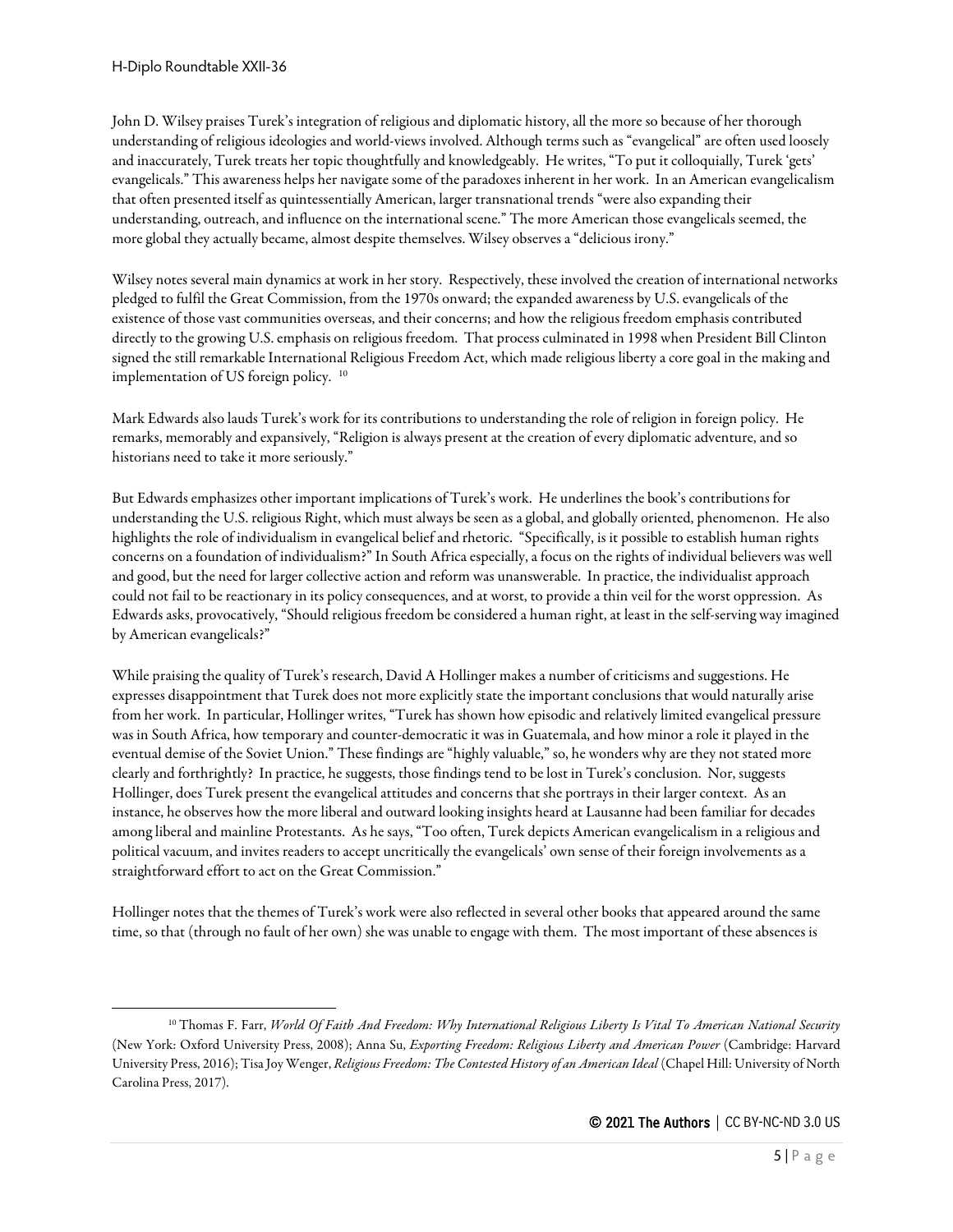Melani McAlister's *The Kingdom of God Has No Borders,* which is also cited by Mark Edwards.[11](#page-5-0) In her own "Response," Turek offers generous praise of McAlister's book, and its many contributions to the subjects at hand. McAlister deals with many of the same issues as Turek, and touches on some related case-studies, but she develops important concepts that should usefully be more widely employed. McAlister is more critical of evangelical uses of the rhetoric of religious freedom and persecution, noting how on occasion they have used such examples to mobilize Rightist and intolerant sentiment within the US. As Mark Edwards puts it, they "have used violence against Christians abroad to fuel their persecution-industrial complex at home."[12](#page-5-1) (Edwards makes no claim to be the source of that arresting phrase).

Daniel G. Hummel stresses the central significance of the 1974 Lausanne Congress in the history of modern evangelicalism, so that Turek's work fits perfectly into this trend. But where other scholars trace the inheritance of Lausanne in left-leaning social justice movements, Turek follows the conservative legacy. Like Edwards, Hummel stresses the book's implications for understanding the American religious Right, which is too often portrayed solely in terms of domestic concerns. In a striking inversion of conventional assumptions, Hummel argues that emerging global concerns were not only marginal for the religious Right but were actually pivotal. That rightist tradition, after all, had a declared mission to defend a Christian (or Judeo-Christian) America, to serve as a beacon to the world. As he writes "a case could be made that the *primary* selfunderstanding of the Christian right was as a foreign relations movement, with the domestic issues of abortion, feminism, and so forth understood as rearguard actions to maintain America's 'Christian' identity so that it could perform its divine mandates abroad." He stresses that this is his view, rather than Turek's.

It is a sign of a book's value, and its contribution to scholarship, that expert readers are so inspired to pursue its lessons into so many diverse areas.

#### Participants:

Lauren Frances Turek is an assistant professor of History, the director of Museum Studies, and the Director of the Mellon Initiative for Undergraduate Research in the Arts and Humanities at Trinity University in San Antonio, Texas. Turek's articles on religion in American politics and foreign policy have appeared in *Diplomatic History*, the *Journal of American Studies*, and *Religions*, and she has contributed chapters to several edited volumes. Her first book, *To Bring the Good News to All Nations: Evangelical Influence on Human Rights and U.S. Foreign Relations*, was published with Cornell University Press in 2020 and is part of the United States in the World Series.

Philip Jenkins is Distinguished Professor of History at Baylor University, where he serves in the Institute for Studies of Religion. He studies global Christianity, new and emerging religious movements and recent US history. His most recent books are *Fertility and Faith: The Demographic Revolution That Is Transforming All the World's Religions* (Baylor University Press, 2020), and *Climate, Catastrophe, and Faith: How Changes in Climate Drive Religious Upheaval* (Oxford University Press, 2021).

<span id="page-5-0"></span><sup>&</sup>lt;sup>11</sup> Melani McAlister, *The Kingdom of God Has No Borders: A Global History of American Evangelicals* (New York: Oxford University Press, 2018).

<span id="page-5-1"></span><sup>12</sup> Among the wave of other closely relevant books published very recently, see Heather Curtis, *Holy Humanitarians: American Evangelicals and Global Aid* (Cambridge: Harvard University Press, 2018); David King, *God's Internationalists: World Vision and the Age of Evangelical Humanitarianism* (Philadelphia: University of Pennsylvania Press, 2019); David Swartz, *Facing West: American Evangelicals in an Age of World Christianity* (New York: Oxford University Press, 2020).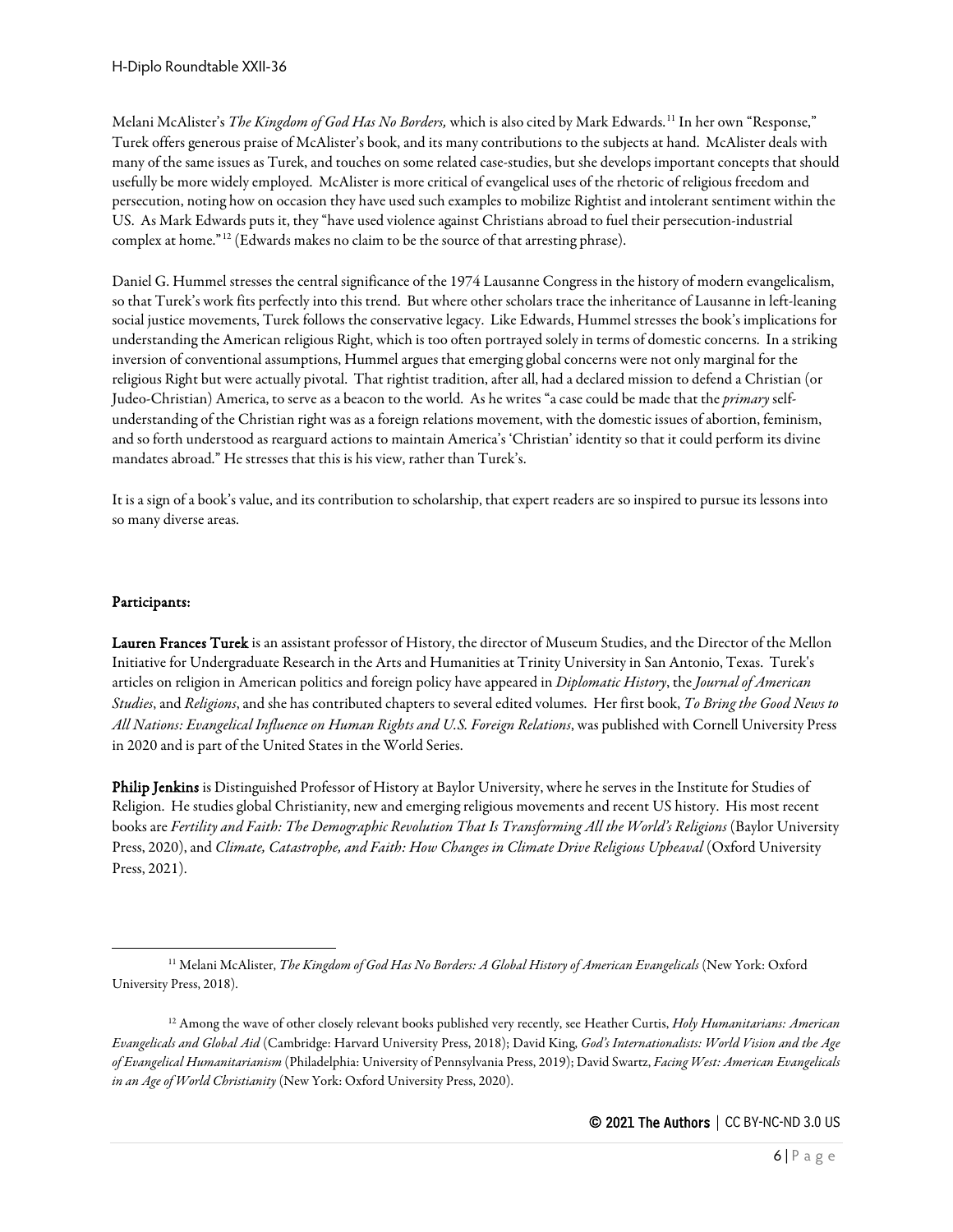Mark Edwards is Professor of U.S. history and politics at Spring Arbor University in Michigan. He has published articles in *Religion and American Culture*, *Diplomatic History, Totalitarian Movements and Political Religions*, *Religions*,and the *Journal of Religious History*. His first book, *The Right of the Protestant Left: God's Totalitarianism* (Palgrave Macmillan, 2012) offered a new view of Reinhold Niebuhr, Christian Realism, and the geopolitics of the World Council of Churches. His most recent publication, *Faith and Foreign Affairs in the American Century* (Lexington, 2019), offers a religious history of the Council on Foreign Relations and the idea of "Protestant secularism." Mark also edited the *Religions* essay series and subsequent collection, *Christian Nationalism in the United States* (2017). In the spring of 2018, he served as Fulbright Senior Scholar to Hankuk University of Foreign Studies in Seoul, Korea, where he taught American diplomatic history. He is currently working on a religious biography of Walter Lippmann.

David A. Hollinger is Preston Hotchkis Professor Emeritus at the University of California, Berkeley. His recent books include *Protestants Abroad: How Missionaries Tried to Change the World but Changed America* (Princeton University Press, 2017) and *After Cloven Tongues of Fire: Protestant Liberalism and Modern American History* (Princeton University Press, 2013). He also contributed a "Learning the Scholar's Craft Essay" for H-Diplo in February 2020; [https://issforum.org/essays/PDF/E189.pdf.](https://issforum.org/essays/PDF/E189.pdf)

Daniel G. Hummel is on staff at Upper House, a Christian study center on the campus of the University of Wisconsin-Madison, and an Honorary Research Fellow at UW-Madison. He earned his Ph.D. in History from UW-Madison and held postdoctoral fellowships at the Harvard Kennedy School and the Institute for Research in the Humanities. He is the author of *Covenant Brothers: Evangelicals, Jews, and U.S.-Israeli Relations* (University of Pennsylvania Press, 2019).

John D. Wilsey is Associate Professor of Church History and Philosophy at The Southern Baptist Theological Seminary. He is the author of *American Exceptionalism and Civil Religion: Reassessing the History of an Idea* (IVP Academic, 2015) and *God's Cold Warrior: The Life and Faith of John Foster Dulles*, part of the Eerdmans Library of Religious Biography Series, forthcoming in February 2021.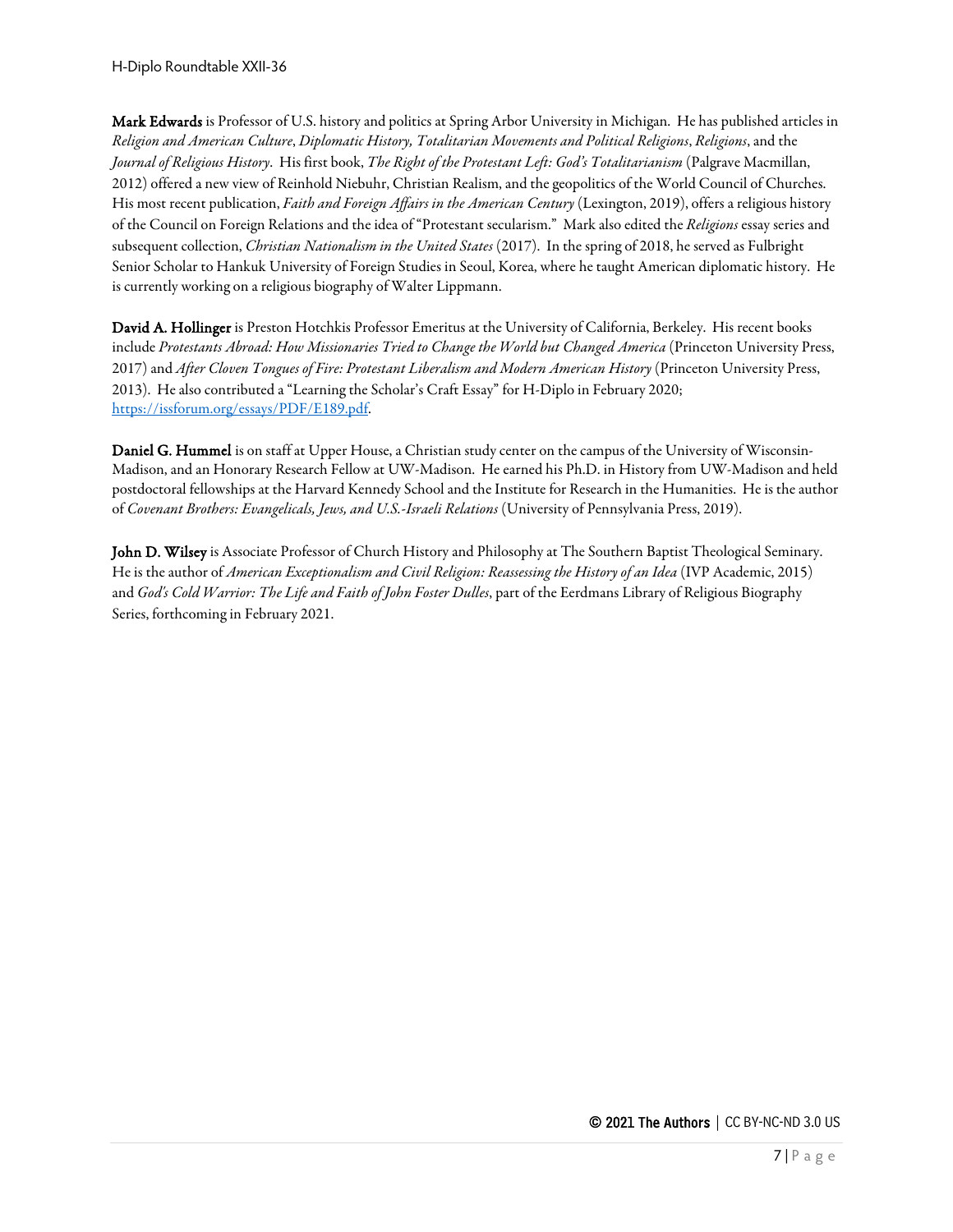#### Review by Mark Edwards, Spring Arbor University

<span id="page-7-0"></span>For a long time in the study of American foreign relations, religion was seen but not heard. Obligatory references to pastors Josiah Strong and Reinhold Niebuhr substituted for thorough interrogation of the political influence of religious persons and ideas. Thanks to the pioneering work of Diane Kirby, William Inboden, Andrew Preston, and others, the question for diplomatic historians is no longer if but rather how religion matters.[13](#page-7-1) Lauren Frances Turek's new work, *To Bring the Good News to All Nations* (2020), is certain to advance our appreciation of religion's role in worldmaking. Her book makes at least three important, overlapping historiographical interventions.

First, Turek offers a fresh perspective on post-World War II evangelical conservativism in America. Both short-view and long-view studies of the Christian right have tended to frame their scholarship around their actors' America First theology.<sup>14</sup> Yet evangelical conservativism was forged and reforged in a global context of war, depression, and terrorism. It always transcended national borders. More recent studies, including Darren Dochuk's *Anointed with Oil* (2019) and Kristin Kobes Du Mez's *Jesus and John Wayne* (2020), have begun to overcome the historiographical restraints of Christian nationalism. Though based firmly in American experience, Du Mez's and Dochuk's people impact and are impacted by world developments.[15](#page-7-3) Future surveys of the religious right will need to continue this work of interrogating the often-artificial barrier between the foreign and the domestic.

Indeed, the religious right looms large in the flurry of studies on evangelical internationalism, a new subfield that Turek significantly occupies. Missionaries have long been a topic of concern for historians of American foreign relations, and more recent works by Emily Conroy-Krutz and Heather Curtis continue that tradition.[16](#page-7-4) Still, the question re-mains: Are American missionaries and their home-front communities perpetrators or problematizers of the Western imperial project? Melani McAlister answers "both" in her narrative, *The Kingdom of God Has No Borders* (2018).[17](#page-7-5) She finds that since the 1970s, evangelicals have looked to export their 'family values' conservativism and have used violence against Christians abroad to fuel their persecution-industrial complex at home, culminating in the 2016 election of Donald Trump as president. Yet evangelicals have also been transformed by their international engagements in ways that elide any simple culture wars binary. David King's *God's Internationalists* (2019) and David Swartz's *Facing West* (2020) conclude that evangelical internationalism drove theologically conservative American Protestants to the left—or at least led conservatives

<span id="page-7-3"></span><sup>15</sup> Darren Dochuk, *How Christianity and Crude Made Modern America* (New York: Basic, 2019); Kristen Kobes Du Mez, *Jesus and John Wayne: How White Evangelicals Corrupted a Faith and Fractured a Nation* (New York: Liverlight, 2020).

<span id="page-7-4"></span><sup>16</sup> Emily Conroy-Krutz, *Christian Imperialism: Converting the World in the Early American Republic* (Ithaca: Cornell University Press, 2015); Heather Curtis, *Holy Humanitarians: American Evangelicals and Global Aid* (Cambridge: Harvard University Press, 2018).

<span id="page-7-5"></span><sup>17</sup> Melani McAlister, *The Kingdom of God Has No Borders: A Global History of American Evangelicals* (New York: Oxford University Press, 2019).

<span id="page-7-1"></span><sup>13</sup> Dianne Kirby, ed., *Religion and the Cold War* (New York: Palgrave Macmillan, 2002); William Inboden, *Religion and American Foreign Policy, 1945-1960: The Soul of Containment* (New York: Cambridge University Press, 2008); Andrew Preston, *Sword of the Spirit, Shield of Faith: Religion in American War and Diplomacy*(New York: Anchor, 2012). For an overview, see Lauren Frances Turek, "An Outpouring of Spirit: A Historiography of Recent Works on Religion and U. S. Foreign Relations," *Passport* 48 (September 2017): 25- 31.

<span id="page-7-2"></span><sup>14</sup> See, for instance, William Martin, *With God on Our Side: The Rise of the Religious Right in America* (New York Broadway Books, 1996); and Frances Fitzgerald, *The Evangelicals: The Struggle to Shape America* (New York: Simon and Schuster, 2018).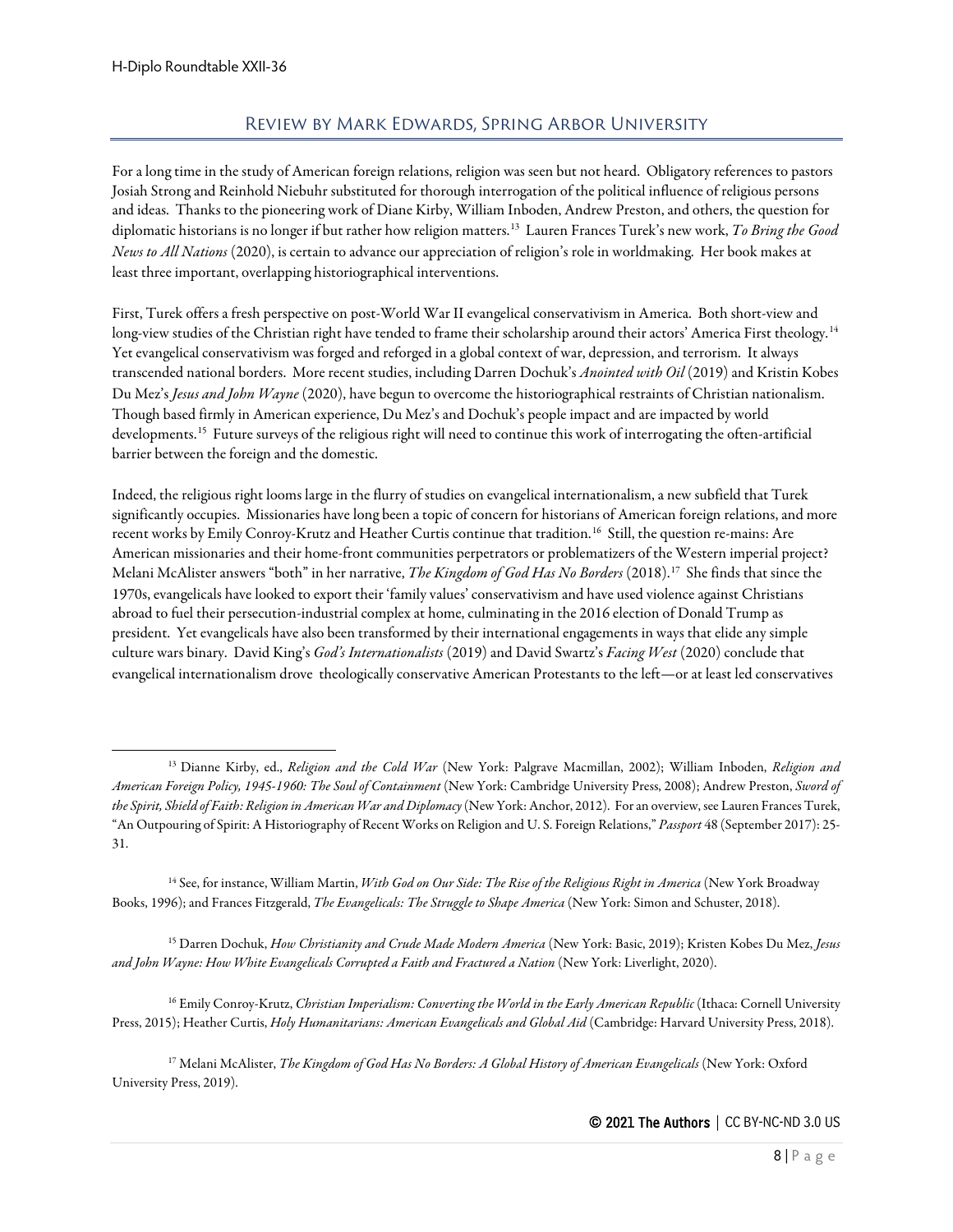to appropriate more liberal positions on race and other issues.[18](#page-8-0) Daniel Hummel's *Covenant Brothers* (2019), however, traces the long evangelical investment in Christian Zionism and how that concern was co-opted for political purposes by a global religious right.[19](#page-8-1) So, is it even possible to talk about a singular politics of evangelical internationalism?

On that problem Turek adds to a third conversation, the debate over religion and human rights. The starting point here remains Samuel Moyn's *Christian Human Rights* (2015), which argues that, following World War II, conservative Catholics and Protestants used human rights to anchor a new European religious right.[20](#page-8-2) Moyn's claims don't travel quite as well across the Atlantic, where scholars such as David Hollinger, Gene Zubovich, and others have noted the rise of a left-liberal human rights regime rooted in ecumenical American Protestantism.<sup>[21](#page-8-3)</sup> Recent scholarship by Anna Su, Tisa Wenger, and others, which understands religious freedom as a human rights issue, would appear to confirm Moyn's portrait of global Christian conservative triumph.[22](#page-8-4)

But the question lingers: Where do American evangelicals fit into these stories of Christian human rights? Centrally, Turek has discovered. "Pursuing global evangelism under the banner of human rights," she observes, "enabled U. S. evangelical groups to exercise influence on U. S. foreign relations, including decisions on trade, aid, and military assistance, diplomatic exchanges, and bilateral negotiations with allies and adversaries alike" (7). Turek's delineation of what she calls "conservative Christian human rights" (6) represents a much-needed rethinking of the religious right and one more advance in understanding the existence, nature, and impact of evangelical internationalism. Turek argues that Christian right founding fathers Jerry Falwell and Pat Robertson fought "secular humanism" abroad as well as at home during the 1980s in the name of spreading the old-time religion. Turek joins with McAlister and others in retelling how President Ronald Reagan's evangelicals saw themselves as anchors of a global gospel network bound by overcoming persecution in all its perceived forms. Much like Matthew Avery Sutton's *Double Crossed* (2019), *To Bring the Good News to All Nations* reminds us that there is nothing like a deep dive into the archives to demonstrate religious influence on statecraft.<sup>[23](#page-8-5)</sup>

The first half of Turek's book offers a compelling account of a world-wide evangelical Christian coalition that was in formation between the 1950s and 1980s. Like most of what Billy Graham's legions did during these years, global evangelical networking was intended to counter thesupposedly 'godless Communist" power of the World Council of Churches

<span id="page-8-1"></span><sup>19</sup> Daniel G. Hummel, *Covenant Brothers: Evangelicals, Jews, and U. S.-Israeli Relations* (Philadelphia: University of Pennsylvania Press, 2019).

<sup>20</sup> Samuel Moyn, *Christian Human Rights* (Philadelphia: University of Pennsylvania Press, 2015).

<span id="page-8-3"></span><span id="page-8-2"></span><sup>21</sup> David Hollinger, *Protestants Abroad: How Missionaries Tried to change the World but Changed America* (Princeton: Princeton University Press, 2017); Gene Zubovich, "For Human Rights Abroad, against Jim Crow at Home: The Political Mobilization of American Ecumenical Protestants in the Era of World War II," *Journal of American History* 105 (September 2018): 267-90.

<span id="page-8-4"></span><sup>22</sup> Anna Su, *Exporting Freedom: Religious Liberty and American Power* (Cambridge: Harvard University Press, 2016); Tisa Joy Wenger, *Religious Freedom: The Contested History of an American Ideal* (Chapel Hill: University of North Carolina Press, 2017). See also Winnifred Fallers Sullivan, Elizabeth Shakman Hurd, Saba Mahmood, and Peter G. Danchin, eds., *Politics of Religious Freedom* (Chicago: University of Chicago Press, 2015); and Sarah Shortall and Daniel Steinmetz-Jenkins, eds., *Christianity and Human Rights Reconsidered* (New York: Cambridge University Press, 2020).

<span id="page-8-5"></span><sup>23</sup> Matthew Avery Sutton, *Double-Crossed: The Missionaries Who Spied for the United States during the Second World War* (New York: Basic Books, 2019).

<span id="page-8-0"></span><sup>&</sup>lt;sup>18</sup> David King, *God's Internationalists: World Vision and the Age of Evangelical Humanitarianism* (Philadelphia: University of Pennsylvania Press, 2019); David Swartz, *Facing West: American Evangelicals in an Age of World Christianity* (New York: Oxford University Press, 2020).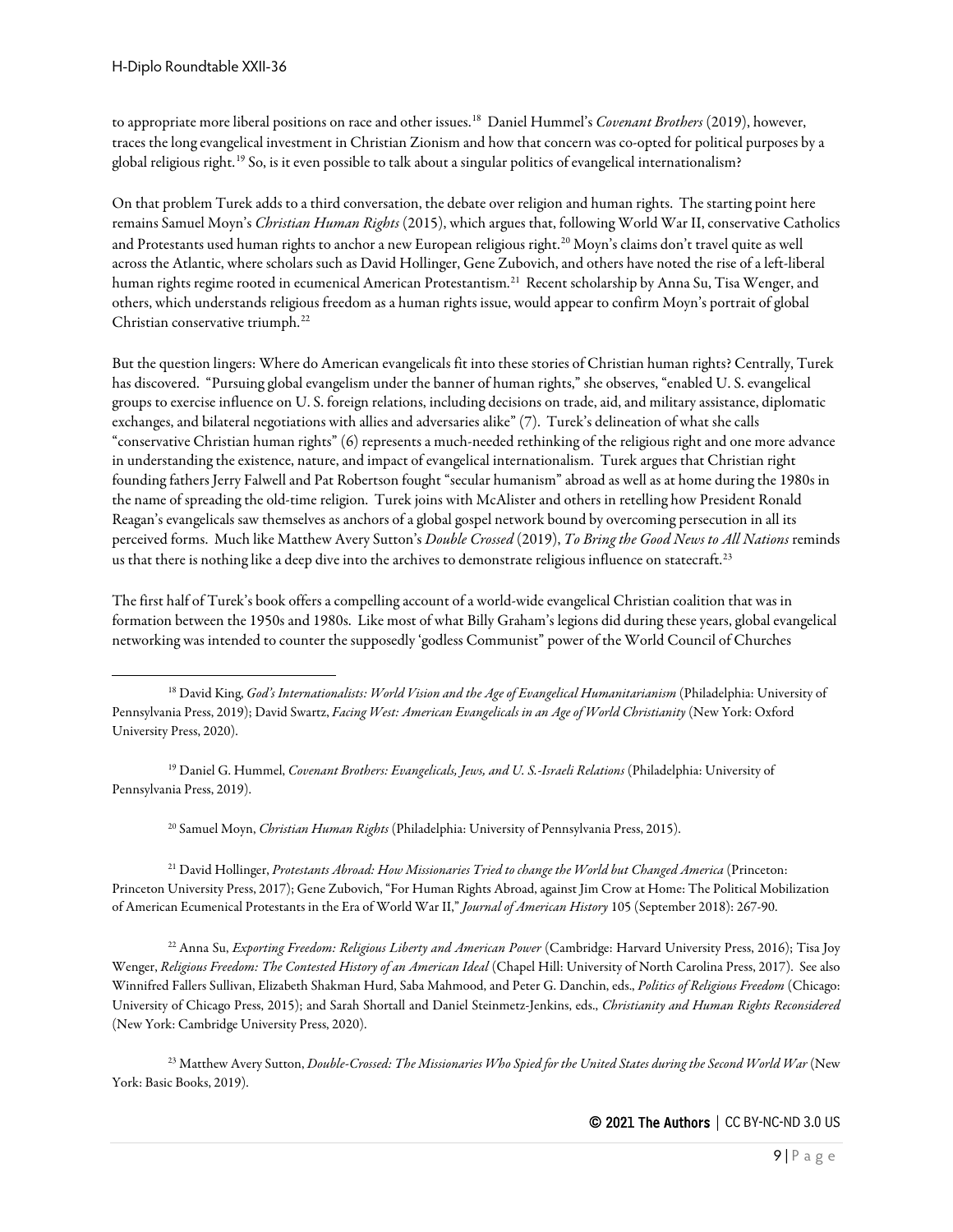(WCC) and its ecumenical American wing, including their promotion of human rights. The National Association of Evangelicals (NAE) and *Christianity Today* first supported 'human rights' themselves during the early Cold War in the domestic terms of the Civil Rights Movement. Graham and the NAE then internationalized themselves as part of the 'Lausanne Movement' that was launched in 1974 at the International Congress on World Evangelization (ICOWE). Lausanne Movement transactions allowed nonwestern evangelicals opportunities to critique the cultural imperialism of the United States. Nevertheless, the expansion of missions during these years was driven in large part by anti-Communist anxieties over faltering American leadership of the free world. Turek documents how a "global evangelical network" (46) took shape through denominational insurgencies (notably Baptists and Pentecostals) and new activism like the Fellowship Foundation world prayer group. Evangelicals had always been mass media savvy, so their innovations in radio, television, tape, and Bible-smuggling ministries that were intended to grow transnational Christian community should not be surprising.

Yet then why have scholars of evangelical conservativism missed the fact that the religious right was arising in the very years in which American evangelicals were embracing one conservative Protestant worldism? As Turek convincingly argues, global evangelical interconnectivity encouraged American evangelicals to lobby Washington for policies intended to make the world safe for 'born again' Christianity. Christian Republican congressmen lent their support to evangelical efforts to rollback persecution abroad as well as at home. In other words, the religious right was always a global phenomenon. Evangelicals looked to Reagan not only to stop abortion and the Equal Rights Amendment (ERA) but also to end détente and 'punish' nations that hurt Christian evangelists. For Turek, conservative Christian human rights was an amalgam of a vague personalism, libertarian anti-statism, and a power play conducted through concerns for religious freedom.

Turek defines evangelical human rights in action through cases studies that are centered in the Soviet Union, Central America, and South Africa. Unlike the 'evangelical humanitarianism' described by King and Swartz, Turek's subjects were closer to Hummel's in wanting to harness the power of the U.S. warfare state to advance their particular religious brand. Throughout the 1970s and 1980s, American missionaries continued to build solidarity with like-minded Christians behind the Iron Curtain. They found an eager ally in the Reagan administration, which employed human rights rhetoric against Communist states rather than authoritarian regimes more generally. Reagan's eventual choice for human rights director, Elliot Abrams, was in basic agreement with the NAE, whose director Robert P. Dugan, Jr., boasted before Congress that conservative Christianity was the world's greatest hope because it emphasized the most important freedom, spiritual freedom. The religious right championed an aggressive posture toward the Soviet Union as well as military aid for anti-Communist 'Christian' dictatorships in Central America. Falwell, Robertson, and their followers campaigned enthusiastically for Guatemala's junta government as gospel partners even as the regime killed and 'disappeared' thousands. Evidently, white evangelical support for strongmen began abroad as well as at home. Finally, the Christian American right shared Reagan's fears of Communist advances in South Africa, which they believed would hurt evangelistic efforts on the continent. They resisted all attempts at boycotts, sanctions, and divestment, including the Comprehensive Anti-Apartheid Act (1986) that Congress passed over Reagan's objections. South African evangelicals quickly made their peace with the new government and the Truth and Reconciliation Commissions, yet the episode helped to consolidate white evangelicals and the Republican Party in the United States.

*To Bring the Good News to All Nations* has much to commend it. The book is at its strongest when describing the tireless efforts to build an anti-Communist global evangelicalism. It is an important reminder that the Cold War was an opportunity as well as an impediment to the forging of transnational identities and movements. Reagan's courting of evangelicals is well known, but Turek has uncovered the foreign-policy dimensions of that special relationship in a clear and captivating way. Religion is always present at the creation of every diplomatic adventure, and so historians need to take it more seriously.

Turek's work also raises some important questions. Specifically, is it possible to establish human rights concerns on a foundation of individualism? The personal-conversion-coveting evangelicals have for ages given life to American selfgovernment, entrepreneurship, and cowboy conservativism. That does not mean, however, that their offering of Christian inter-racialism to South Africans as an alternative to ending apartheid should be recognized as being adequate in any way.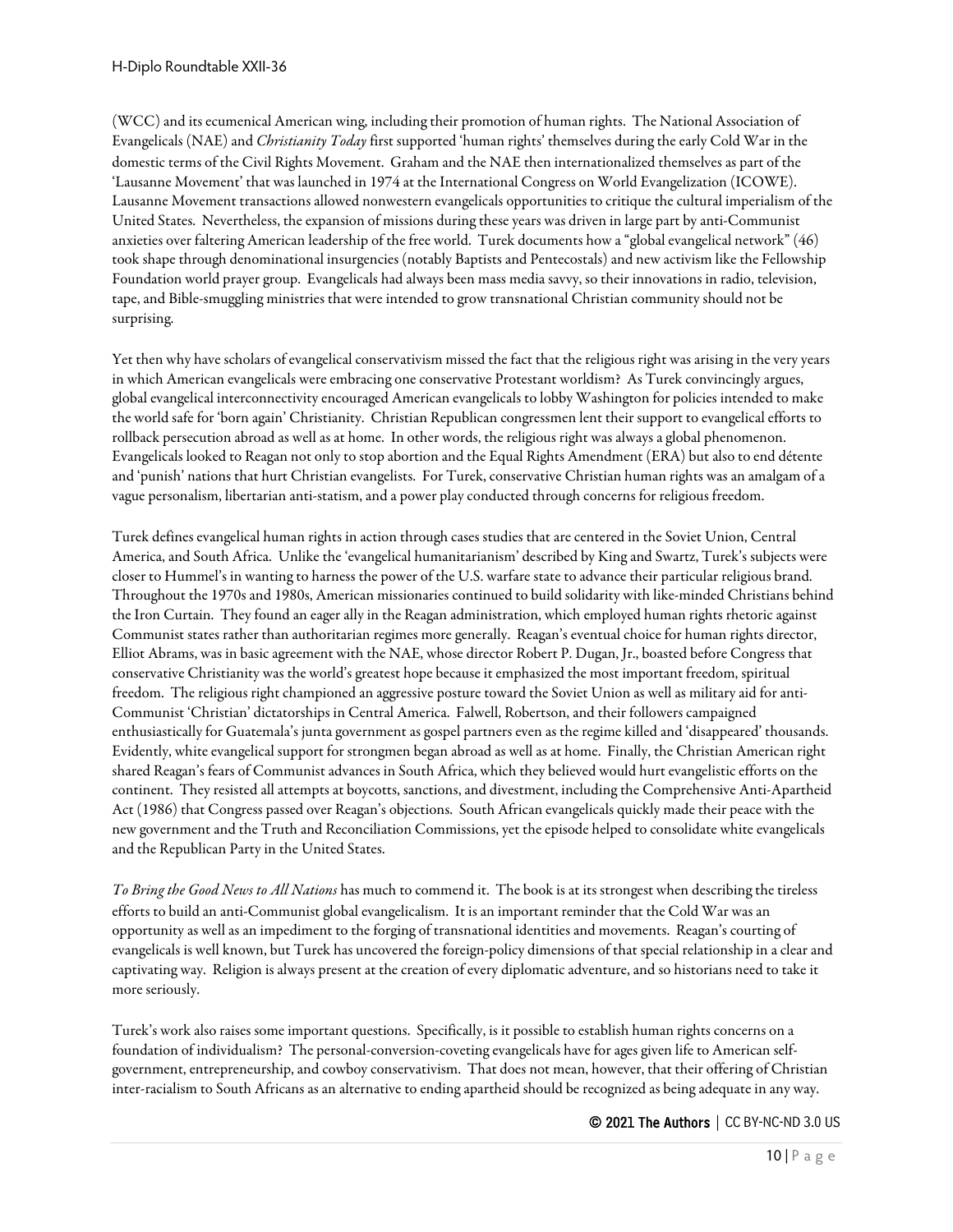There is reason to question the efficacy and perhaps the validity of the notion of 'conservative Christian human rights' when compared to its more comprehensive competitors on the liberal-left. That relates to a second dilemma: Should religious freedom be considered a human right, at least in the self-serving way imagined by American evangelicals? On this issue, Turek is much kinder to her subjects than previous scholars have been. She more or less takes their claims to interest in the general global welfare at face value. At the same time, Turek offers a think description of the remarkably insular nature of the American evangelical pursuit of human rights. Admirably, she leaves it to readers to decide what to make of her story. What will we conclude? Should a world movement for religious freedom that was and is so ambivalent toward Muslim and, to a lesser extent, Jewish discrimination be understood as anything other than a crusade?

One thing that is beyond question, though, is that Turek's evangelicals have won the inter-Protestant American fight to define human rights. To be sure, as Sarah Snyder has indicated, ecumenical Protestant renderings of human rights continue to undergird numerous internationalist endeavors.<sup>24</sup> Yet such adaptations also appear to be divorced from the present American state. Some saw the central role of evangelicals in drafting and supporting the International Religious Freedom Act (1998) as an indication that Billy Graham's children were now ready to play nice with other human rights advocates. Since at least 2008, foreign and domestic religious freedom promotion has become a central part of the Christian nationalism project carried forward by evangelicals and their Catholic allies who purport to be resisting persecution. The prominence of outspoken Christian culture warriors like Secretary of State Mike Pompeo (evangelical) and Attorney General William Barr (Catholic) on behalf of religious liberty is something that Jerry Falwell, Sr., would have idolized. What Turek shows is that the transfiguration of Barr, Pompeo, and even Trump was in the works for a long time.

<span id="page-10-0"></span><sup>24</sup> Sarah B. Snyder, *From Selma to Moscow: How Human Rights Activists Transformed U.S. Foreign Policy* (New York: Columbia University Press, 2018).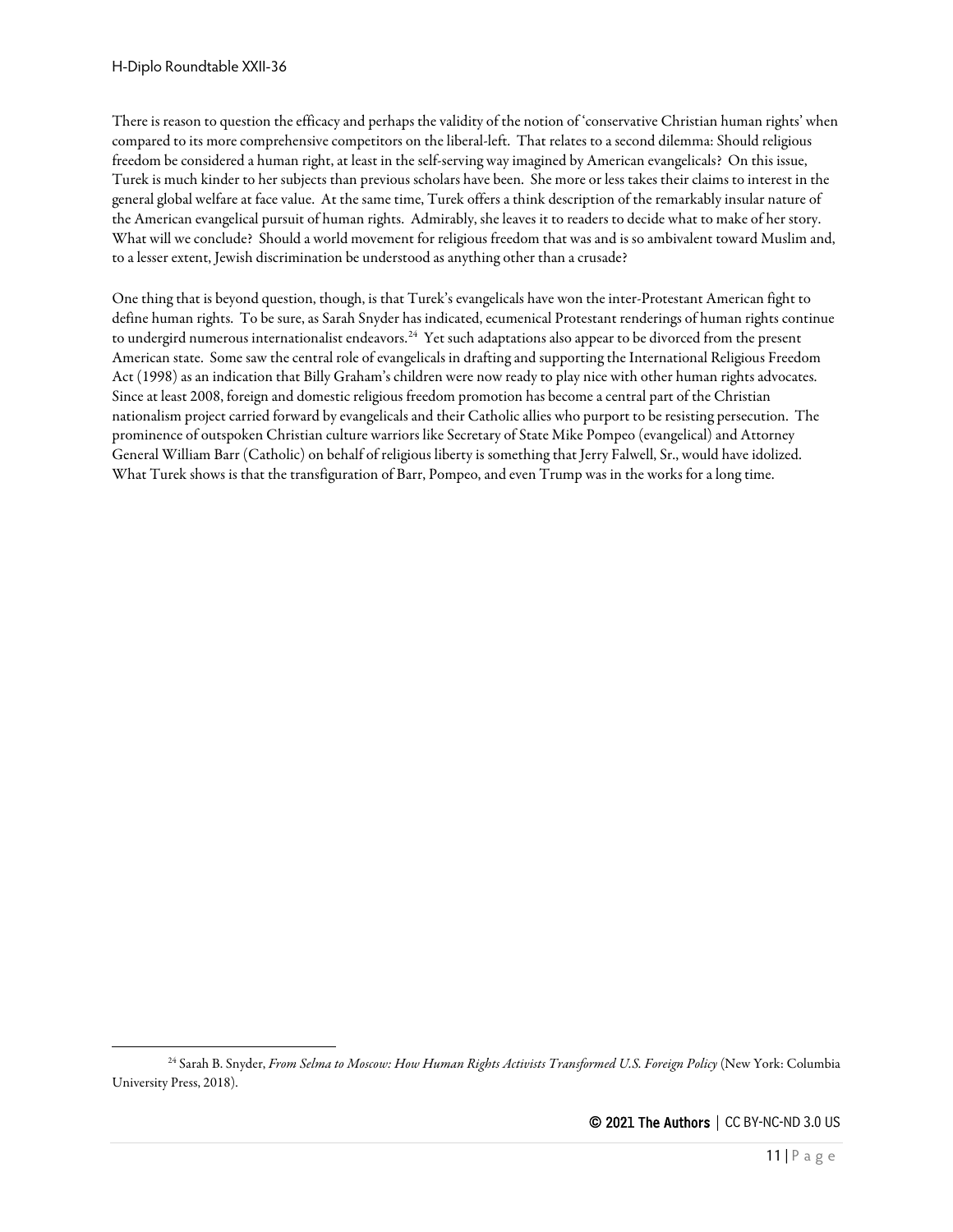# Review by David A. Hollinger, University of California, Berkeley

<span id="page-11-0"></span>What makes this book valuable is the detail with which Lauren Frances Turek documents three late-twentieth century episodes in the American evangelical effort to influence the foreign policy of the United States. Turek proves that the singular priority of converting foreign peoples to Christianity drove these efforts in the Soviet Union, in Guatemala, and in South Africa. While they formally adopted the language of universal human rights, the evangelicals devoted themselves only to the one right they took to be central and indispensable: the right to practice one's religion freely, including the liberty to proselytize. The evangelical lobbyists were concerned with threats to this right as exercised by Christians. The rights of other religions were not a matter of prominent concern for Turek's cast of characters.

Turek's research resoundingly confirms the widespread view that evangelical campaigns to defend religious liberty often entailed support for authoritarian regimes. This is the most important take-away from *To Bring the Good News to All Nations*. Turek also provides a convincing and highly illuminating account of the development and deployment of media technology by internationally engaged evangelicals. This book is traditional, archive-intense diplomatic history, in which the author's analysis stays very close to the documents.

About the Soviet Union in its last dozen years, Turek traces the interaction of religious lobbies with government officials, especially in the administration of President Ronald Reagan. She concludes that evangelicals were glad to cooperate with the Reagan administration's efforts to bring down a communist regime, but were primarily determined to diminish the mistreatment of Christians no matter what the character of the offending government (121, 123). There are few surprises here, but Turek tells the story well.

In her chapters on Guatemala and South Africa, Turek develops more pointed arguments. Entranced by the pro-religious rhetoric of the Guatemalan dictator Efrain Rios Montt, American evangelicals encouraged the Reagan administration's support of Montt's aggressive actions against guerilla opponents. The American evangelicals accepted Montt's promise that "pacifying the countryside and removing the communist threat would bring justice, peace, and human dignity to poor villagers." Thinking only about guaranteeing the opportunity to proselytize, the American dupes—which is exactly what Turek shows them to have been, although she does not call them that—failed to take account of the testimony of the "Mayan and Catholic refugees who fled across the border into Mexico to escape army violence." Instead, the American evangelicals and the Reagan administration whose support they had won actually aided and abetted "genocidal state violence" (150).

About South Africa's apartheid regime evangelicals were divided, Turek explains. But she correctly reminds us that during much of the debate over apartheid during the 1970s and 1980s, major figures like Jerry Falwell and Pat Robertson strongly opposed the sanctions and divestment advocated by many progressives in the United States. Falwell even "rejected the legitimacy of anti-apartheid leaders Desmond Tutu, Allan Boesak, and Nelson Mandela (174)." Attracted to the idea that the hearts of white South Africans would soften if they understood the gospel more deeply, most American evangelicals were very slow to appreciate the need for stronger measures. "Evangelicals who hailed from politically and ecclesiastically conservative churches with predominantly white memberships tended to support apartheid, citing as justification for their views the scriptural command in Romans 13 that Christians should submit to governing authorities," she writes (155). Turek finds that when American evangelicals talked about human rights in South Africa, it was the right of Christians to flourish and carry out their missionary activities that most mattered to them; "the evangelistic mission, rather than the pursuit of social justice, defined U.S. evangelical engagement with South Africa between 1970 and 1994" (180).

A frustrating feature of *To Bring the Good News to All Nations* is that the book tends to hide its best arguments. In Turek's concluding reflection on the South African case, for example, she pulls back to observe, sympathetically, that even if the American evangelicals "may not have swayed congressional opinion on sanctions and divestment," they had "played a role in the unfolding drama as they worked to build the kingdom (180)." Turek thus buries the most interesting finding of her research, the persistent narrowness of evangelical perspectives on South Africa. This occurs several other times. She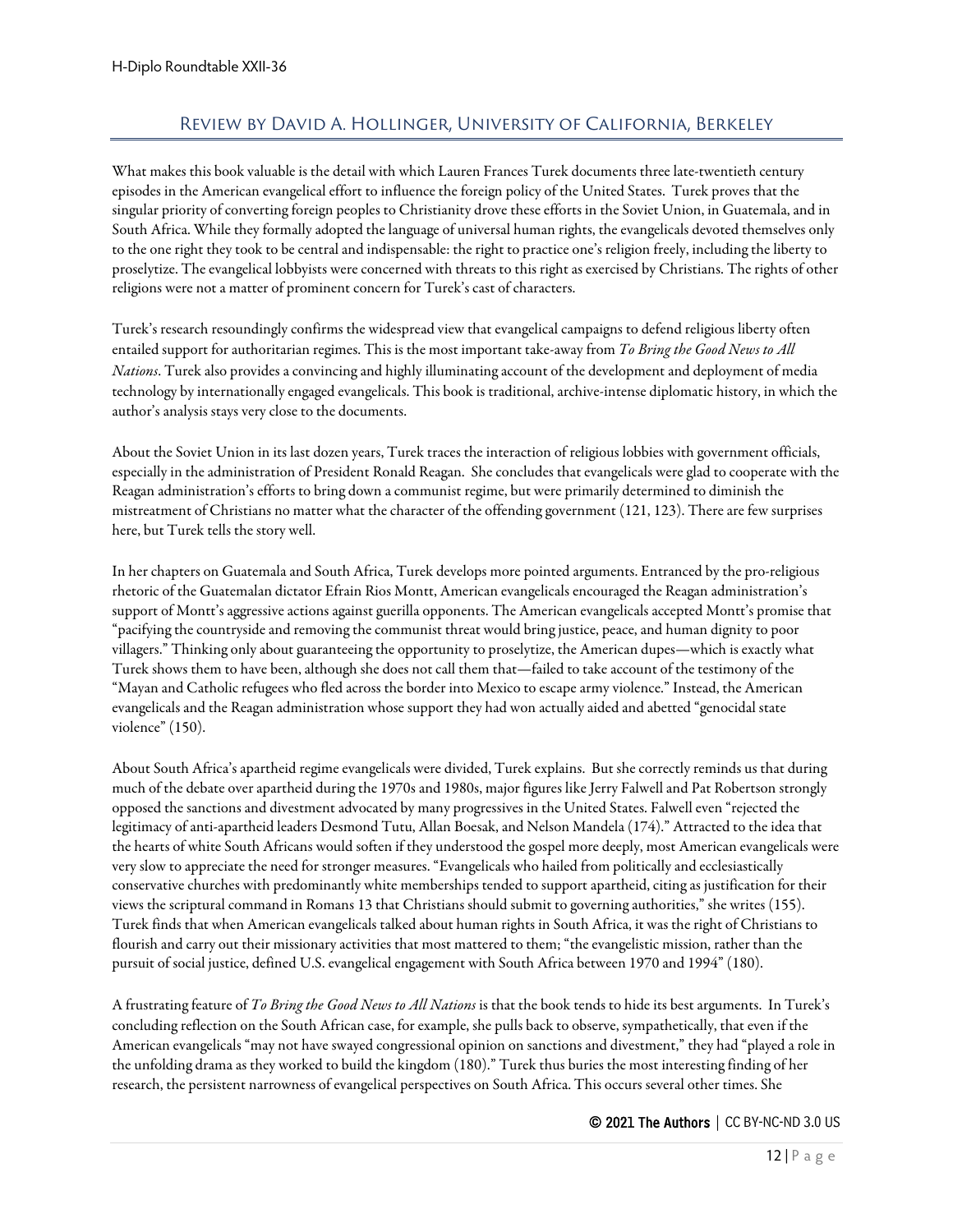concludes the book by observing that her cast of characters offered "believers from all corners of the earth… common spiritual meaning amid tremendous cultural differences" (188). This assertion is not only quite distant from the book's specific findings, but begs the question of just how effective the evangelical witness might have been in creating a genuinely global fraternity, saturated as it obviously was—as Turek acknowledges—with American culture.

More striking yet is the final passage in *To Bring the Good News to All Nations*, which calls attention to the power of faith: "Their faith inspired their political activism and grassroots organizing amid the shifting social and political sands of the late twentieth century. Their impact on U.S. foreign relations is a testament to the power of religiously inspired individuals, united in common cause, to shape national politics as well as the international order" (188). This statement is not so much wrong as irrelevant to what are the great strengths of her book. Turek has shown how episodic and relatively limited evangelical pressure was in South Africa, how temporary and counter-democratic it was in Guatemala, and how minor a role it played in the eventual demise of the Soviet Union. Rather than using her concluding chapter to pull these cases together and to assess the actual measure of evangelical influence, she simply invokes that influence in the abstract and assures us of the power of faith to affect policy. I, for one, would have appreciated a more forthright statement of the book's highly valuable findings.

I also wish that the book had addressed more extensively the debates over just what the Christian faith implied about human rights. The ecumenical churches of the United States, though the National Council of Churches and the World Council of Churches advanced a much more capacious vision of human rights, including a substantial quantity of respect for non-Christian cultures. Turek alludes occasionally to the political activities of these mainline Protestants, but her analysis of evangelicals could have been enriched by more attention to what was being said on the other side of the ecumenicalevangelical divide. Turek does not discuss the extensive human rights activities of ecumenical Protestants during the 1940s, despite the important book of fifteen years ago by John S. Nurser, *For All Peoples and All Nations: The Ecumenical Church and Human Rights* (2005). More recently, Gene Zubovich has contributed importantly to our understanding of this history in his "For Human Rights Abroad, against Jim Crow at Home: The Political Mobilization of American Ecumenical Protestants in the World War II Era."[25](#page-12-0)

Turek allows that by the end of the 1960s, Billy Graham and other evangelical leaders became worried that "liberal Protestant critiques of missionary work as imperialism threatened the evangelistic mission of the global Christian church" (182), but she does not take this opportunity to explore the mentality within which imperialism itself was of apparently little or no concern. Liberal use of the charge of imperialism was an issue, but the charge itself was not? Evangelical intellectuals developed an extensive argument for missionary activities, which was formulated as a point-by-point refutation of the outlook on missions and human rights voiced by the liberal Protestants. Turek mentions Harold Lindsell once, but does not quotes his writings, which over several decades in twenty books revealed a host of evangelical ideas about foreign peoples and the meaning of conversion.[26](#page-12-1)

Turek attends carefully to policy-specific exchanges between evangelical lobbyists and government officials, but says little about the theoretical foundation for evangelical actions. She does provide a brief account of the debates at the Lausanne Conference of 1974 and of the resulting Lausanne Covenant, through which the Graham-led evangelicals finally accepted social justice as a valid supplement to proselytizing (26-32). But a remarkable fact about the liberalizing voices at Lausanne was their copying of ideas that had been standard since the 1930s for the much-excoriated liberal Protestant leadership. The ecumenical-evangelical dialectic was a major context for everything that Turek discusses, but the book attends to that

<span id="page-12-0"></span><sup>25</sup> John S. Nurser, *For All Peoples and All Nations: The Ecumenical Church and Human Rights* (Geneva: World Council of Churches, 2005); Gene Zubovich, "For Human Rights Abroad, against Jim Crow at Home: The Political Mobilization of American Ecumenical Protestants in the World War II Era," *Journal of American History* 105:2 (September 2018): 267-290.

<span id="page-12-1"></span><sup>26</sup> Two of Lindsell's most important books were *A Christian Philosophy of Missions* (Wheaton IL, 1949), and *The Battle for the Bible* (Grand Rapids: Zondervan, 1976). He was also a long-time editor *Christianity Today*.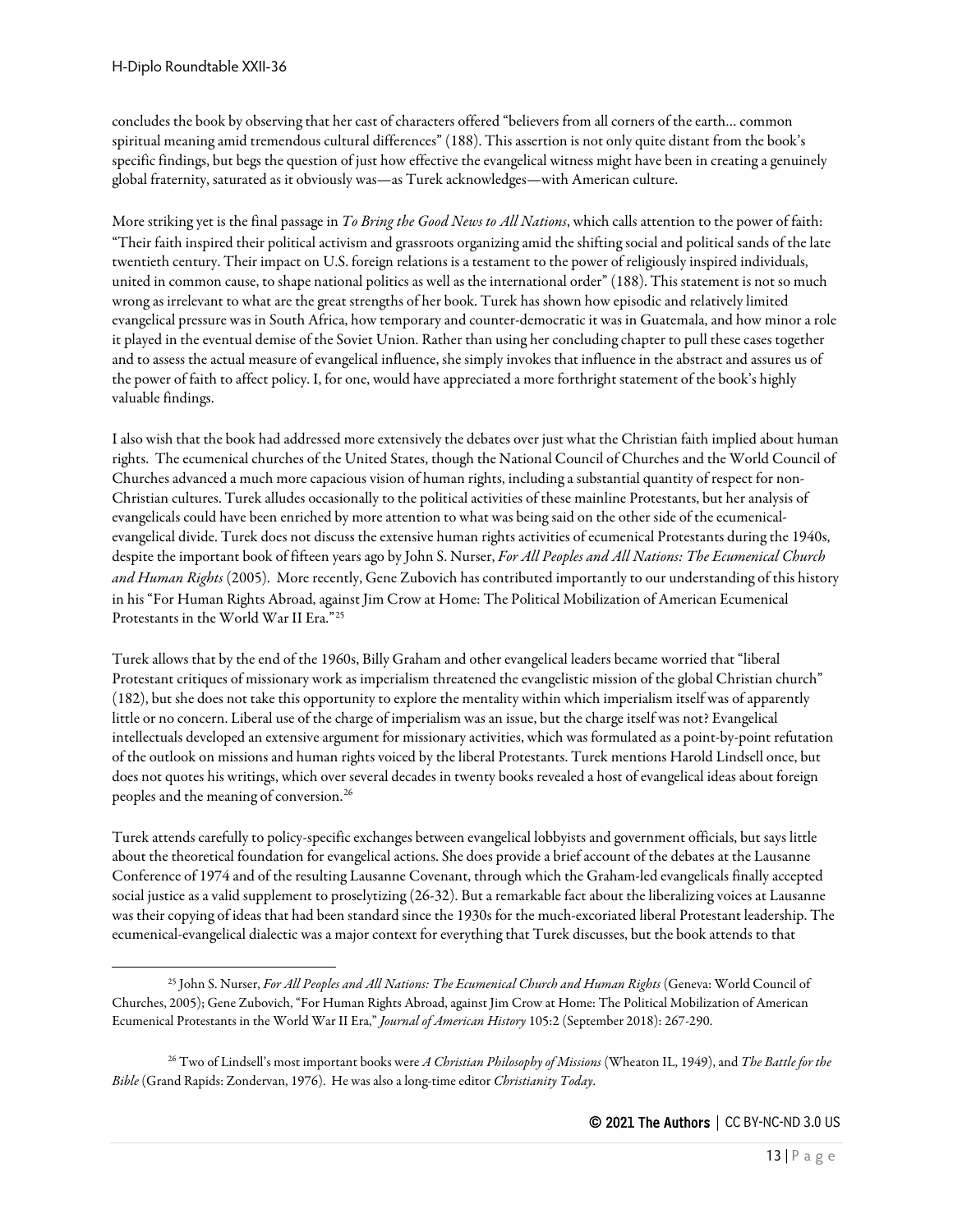dialectic only episodically. Too often, Turek depicts American evangelicalism in a religious and political vacuum, and invites readers to accept uncritically the evangelicals' own sense of their foreign involvements as a straightforward effort to act on the Great Commission (Matthew 28:19) "to make disciples of all nations." Turek's subjects were not simply reading the New Testament. They were more deeply embedded in their American time and place than she suggests.

The timing of publication clearly prevented Turek from engaging several other books in the same domain. These include David R. Swartz, *Facing West: American Evangelicals in an Age of World Christianity* (New York, 2020), David P. King, *Vision and the Age of Evangelical Humanitarianism* (Philadelphia, 2019), and David C. Kirkpatrick, *A Gospel for the Poor: Global Social Christianity and the Latin American Evangelical Left* (Philadelphia, 2019). This is an historiographically rich era, and had Turek been able to engage these three contemporary works her perspective on her subjects might have become more critical.

But Turek misses an opportunity that timing of publication did allow. She does not engage Melani McAlister's *The Kingdom of God Has No Borders* (New York, 2018)<sup>27</sup>, which offers an analysis of the lenses through which American evangelicals have looked at the globe. Like an effective pair of glasses dealing with the different needs of two eyes, McAlister argues, "enchanted internationalism" and "victim identification" work together well. Turek's description of the romantic views that evangelicals developed in Guatemala can be seen as an example of the "enchantment" Americans felt when confronted with more or less "primitive" indigenous peoples. The book's narrow focus on what one lobbyist said to what government official ignores the larger context of domestic politics in which evangelicals increasingly saw themselves as victims of persecution by liberals. But Turek does not integrate her analysis with the lively professional conversation already going on in the proximity of her topic.

Moreover, McAlister's own case studies remind us of the limited is the range of Turek's inquiry. McAlister shows how differently American evangelicals reacted to human rights abuses in the Iraq war than they did to those that took place behind the Iron Curtain. In 2004 the Vatican and mainline Protestant churches immediately spoke eloquently and angrily about the tortures at Abu Ghraib prison, while evangelicals, who had objected vociferously to reports of persecution of Christians in the Soviet Bloc, were more inclined to describe the tortures in Iraq as just another sign of the fallen state of humankind. McAlister also deals at length with the case of American evangelical involvement in Sudan, a highly publicized episode about which Turek mentions only with an allusion to the Sudan Peace Pact of 2002.

Yet, the most surprising absence from Turek's pages is any treatment of evangelical priorities in the realm of sex and gender, especially their efforts to limit women's reproductive health care. The notorious "Gag Rule," first implemented by Reagan in 1984, has prevented the use of American foreign aid monies to support abortion counseling. The policy was reversed by President Bill Clinton, but then re-instated by President George W. Bush. Neither the Gag Rule nor "The Mexico City Policy," as this feature of American foreign policy is also known, appear in the index. Recently addressed by Yana van der Meulen Rodgers in *The Global Gag Rule and Women's Reproductive Health: Rhetoric versus Reality* (New York, 2018),<sup>[28](#page-13-1)</sup> the Gag Rule has been a constant topic of conversation regarding the "evangelical influence on human rights and U.S. foreign relations" for more than thirty-five years. Was it not relevant to the Soviet Union, Guatemala, and South Africa between the late 1970s and the mid-1990s? Perhaps but by using only those particular cases to address the huge domain of the book's subtitle, we are left to wish for more.

<sup>27</sup> Melani McAlister, *The Kingdom of God Has No Borders* (New York: Oxford University Press, 2018).

<span id="page-13-1"></span><span id="page-13-0"></span><sup>28</sup> Yana van der Meulen Rodgers, *The Global Gag Rule and Women's Reproductive Health: Rhetoric versus Reality* (New York: Oxford University Press, 2018).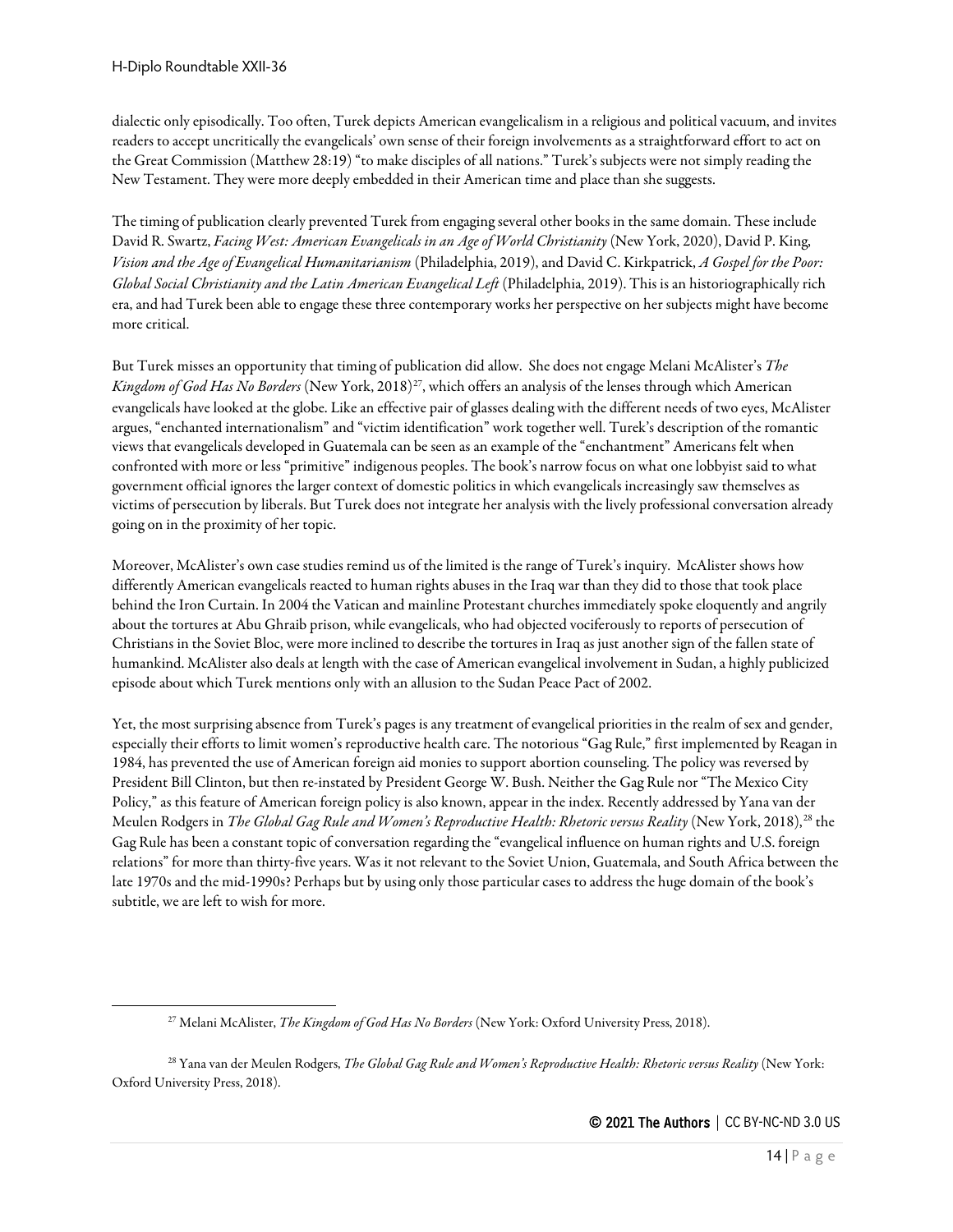# Review by Daniel G. Hummel, University of Wisconsin-Madison

<span id="page-14-0"></span>It has become clear over the last five years that historians of evangelicalism have found a new historical inflection point: the First International Congress on World Evangelization, or the Lausanne Congress, of July 1974. The conference committee was headed by Billy Graham, then in his third decade as *de facto* leader of American evangelicalism, but the conference itself signaled something of a changing of the guard. More than two thousand evangelicals converged on Lausanne from 150 different countries. Though still dominated by Western leadership, evangelicalism, it was clear from the diversity of attendees as well as the pressures on the committee to address issues of concern for the Global South, was going global. Recent work by Andrew Preston, Steven Miller, Melani McAlister, David King, and David Swartz all cite the Lausanne Congress as a major event.[29](#page-14-1) In his new book, *Facing West*, Swartz argues that the Congress signaled "the chastening of America…from many quarters of the Majority World." In labeling Lausanne "the most important evangelical gathering of the postwar era," his book typifies—with excellence—the emphasis in new scholarship on these globally "reflexive" forces on American evangelicals that defined the late twentieth century.<sup>[30](#page-14-2)</sup>

Lauren Turek's excellent new book also pivots on the Lausanne Congress, but her story clears new ground by breaking with the developing historiographical literature in interesting ways. She agrees with the new emphasis on Lausanne, describing the covenant signed by its organizers as "perhaps the most influential evangelical statement of the modern era" (34). With such importance foregrounded, it is no surprise that Turek's book spans the history of evangelicalism and the history of U.S. foreign relations. *To Bring the Good News* provides welcome new perspectives and arguments to both of these fields, and raises questions about the relationship between evangelicalism, foreign relations, and political conservatism.

First, where Swartz and others have found roots of a more diverse, social justice-oriented global evangelicalism at Lausanne, Turek reconstructs what might be described as the conservative legacy of the same moment. Where others have emphasized the challenge to American evangelical leadership in the 1970s, Turek documents the same leadership's galvanized response to Lausanne; how a "new internationalist outlook and activist sensibility" took hold even amid the challenges of postcolonialism and theological division (18). American evangelical leaders, starting with Graham but also crucially extending to Western missionaries, evangelical and Pentecostal media producers, and Christian NGOs, left Lausanne with "a renewed sense of missionary urgency and millennial expectation" (20). Even as evangelical demographics were internationalizing, American evangelicals embraced a robust internationalism. For the next two decades, and continuing in various forms today, these evangelicals would prioritize their own version of human rights and the maintenance of American power abroad for the sake of expanding missionary access around the globe.

The ramifications of this international energy were felt in the renewed evangelical focus on missions, especially the broadcasting of the gospel message through radio and television and lobbying the U.S. Congress for religious freedom protections to practice evangelism in the "closed" countries behind the Iron Curtain. Unlike the progressive wing of the Lausanne Congress, these evangelicals saw Communism and liberation theology as equal threats to their gospel, which assumed American-style values and standards of religious freedom. It might be obvious that the institutional and theological locus of this evangelical internationalism was in the independent fundamentalist and Pentecostal ministries of figures like Jerry Falwell and Pat Robertson, both of whom supported President Ronald Reagan's new Cold War measures in the early 1980s and helped to define the Republican Party's positions on most every political issue after the mid-1970s. But just as important were the organized structures of evangelicalism: the National Religious Broadcasters, the National Association of

<sup>30</sup> Swartz, *Facing* West, 87.

<span id="page-14-2"></span><span id="page-14-1"></span><sup>29</sup> Andrew Preston, *Sword of the Spirit, Shield of Faith: Religion in American War and Diplomacy* (New York: Knopf, 2012); Steven P. Miller, *The Age of Evangelicalism: America's Born-Again Years* (New York: Oxford University Press, 2014); Melani McAlister, *The Kingdom of God Has No Borders: A Global History of American Evangelicals* (New York: Oxford University Press, 2018); David P. King, *God's Internationalists: World Vision and the Age of Evangelical Humanitarianism* (Philadelphia: University of Pennsylvania Press, 2019); David R. Swartz, *Facing West: American Evangelicals in an Age of World Christianity* (New York: Oxford University Press, 2020).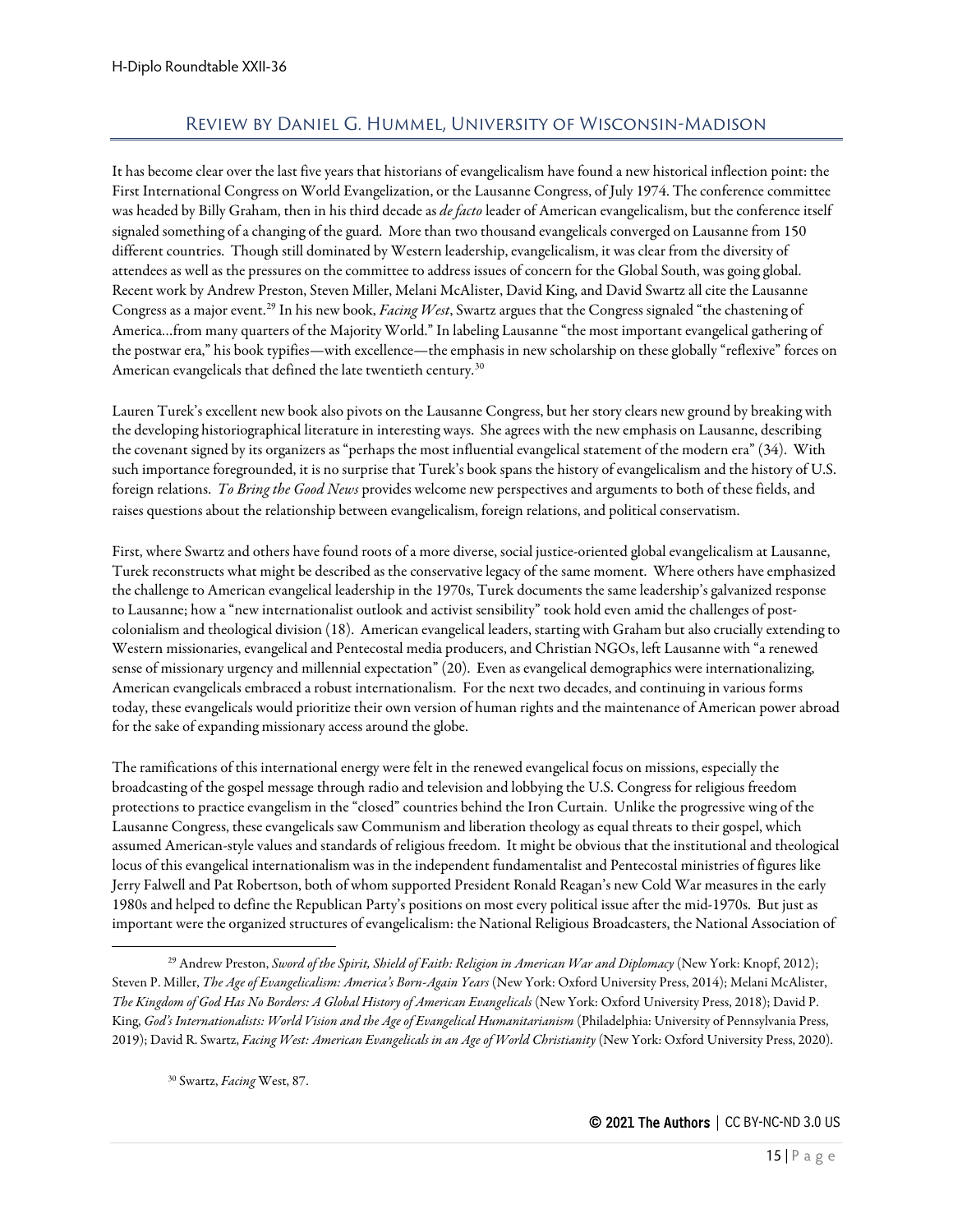Evangelicals, and the Southern Baptist Convention, the largest Protestant denomination in the country. Turek's interest in political lobbying tilts her analysis toward the latter group—a welcome choice that adds to our understanding of the deep institutional history of the Christian right.<sup>[31](#page-15-0)</sup>

It is on this issue of "evangelical influence on human rights" that Turek seeks to make another contribution to the existing historiography. The locus of historical research on human rights so far has been organizations like the United Nations, nongovernmental organizations, and the arena of international law. Turek instead unearths another tradition of human rights advocacy by evangelicals that, while invoking the same term, referred to a generally different strand of discourse and activism. Evangelical human rights were understood to be granted by God, were rooted in the interpretation of some key biblical texts, and amounted almost exclusively to freedom of religion and the freedom to practice evangelization. Turek helpfully clarifies this last point by insisting that evangelization be regarded as a religious practice rather than a mere issue of belief. Indeed, in countries ranging from the Soviet Union to Saudi Arabia to Israel, the act of evangelization was seen as a direct threat to social stability by the local authorities, far more a problem than the mere existence of Western Christians in their midst.

In Israel, the case study I know best, officials attempted to limit 'missionizing' and 'proselytizing' which were seen by Israeli officials as predatory, opportunistic, and disruptive—while also not banishing the hundreds of foreign Protestant missionaries, many of whom were helpful contacts when carrying out diplomacy with Western governments. Eventually many of the missionaries in Israel themselves reimagined what it meant to share the gospel, developing theological language of 'witnessing' the gospel to Israelis (both Jews and Arabs) through offering social services and supporting the Israeli government. They became part of the "new breed of evangelical missionary, eager to dispense material aid as well as the gospel" in Andrew Preston's words, albeit for reasons that were less directly tied to the Cold War than the particular stresses of living in Israeli society.[32](#page-15-1) This theological shift, notably, took much longer to filter back into American evangelical thinking—and often never did—because those same local pressures of living in foreign societies were not felt by American evangelicals.

Still, the language of human rights could be found in the writings of these evangelical missionaries in Israel, as Turek has shown throughout 1970s American evangelical thought. What is less clear to me after finishing *To Bring the Good News* is the relationship of this evangelical tradition of human rights to the dominant human rights tradition that encompasses the research of scholars such as Sarah Snyder and Barbara Keys.[33](#page-15-2) Turek references Keys's distinction between 'liberal' and 'conservative' human rights strands, with evangelicals occupying space in the conservative strand, but those conservatives include numerous parties, many of whom would find evangelical human rights insufficient or unpalatable. Neoconservative policymakers, Soviet dissidents, and American Jewish activists may have agreed on the God-given dignity of every human, but none of these groups would have found anything inspiring in the millenarian hopes of evangelicals to evangelize the world as a presage to the Second Coming, which Turek positions as the *raison d'être* of evangelical human rights. How, then,

<span id="page-15-0"></span><sup>31</sup> Some recent work on the Christian right in this vein includes K. Healan Gaston, *Imagining Judeo-Christian America: Religion, Secularism, and the Redefinition of Democracy*, First edition (Chicago: University of Chicago Press, 2019); Neil J. Young, *We Gather Together: The Religious Right and the Problem of Interfaith Politics* (New York: Oxford University Press, 2016); Seth Dowland, *Family Values and the Rise of the Christian Right*, (Philadelphia: University of Pennsylvania Press, 2015); and Daniel Williams, *God's Own Party: The Making of the Christian Right* (New York: Oxford University Press, 2010).

<sup>32</sup> Preston, *Sword of the Spirit,* 481.

<span id="page-15-2"></span><span id="page-15-1"></span><sup>33</sup> Sarah B. Snyder, *From Selma to Moscow: How Human Rights Activists Transformed U.S. Foreign Policy* (New York: Columbia University Press, 2018); Barbara J. Keys, *Reclaiming American Virtue: The Human Rights Revolution of the 1970s* (Cambridge: Harvard University Press, 2014).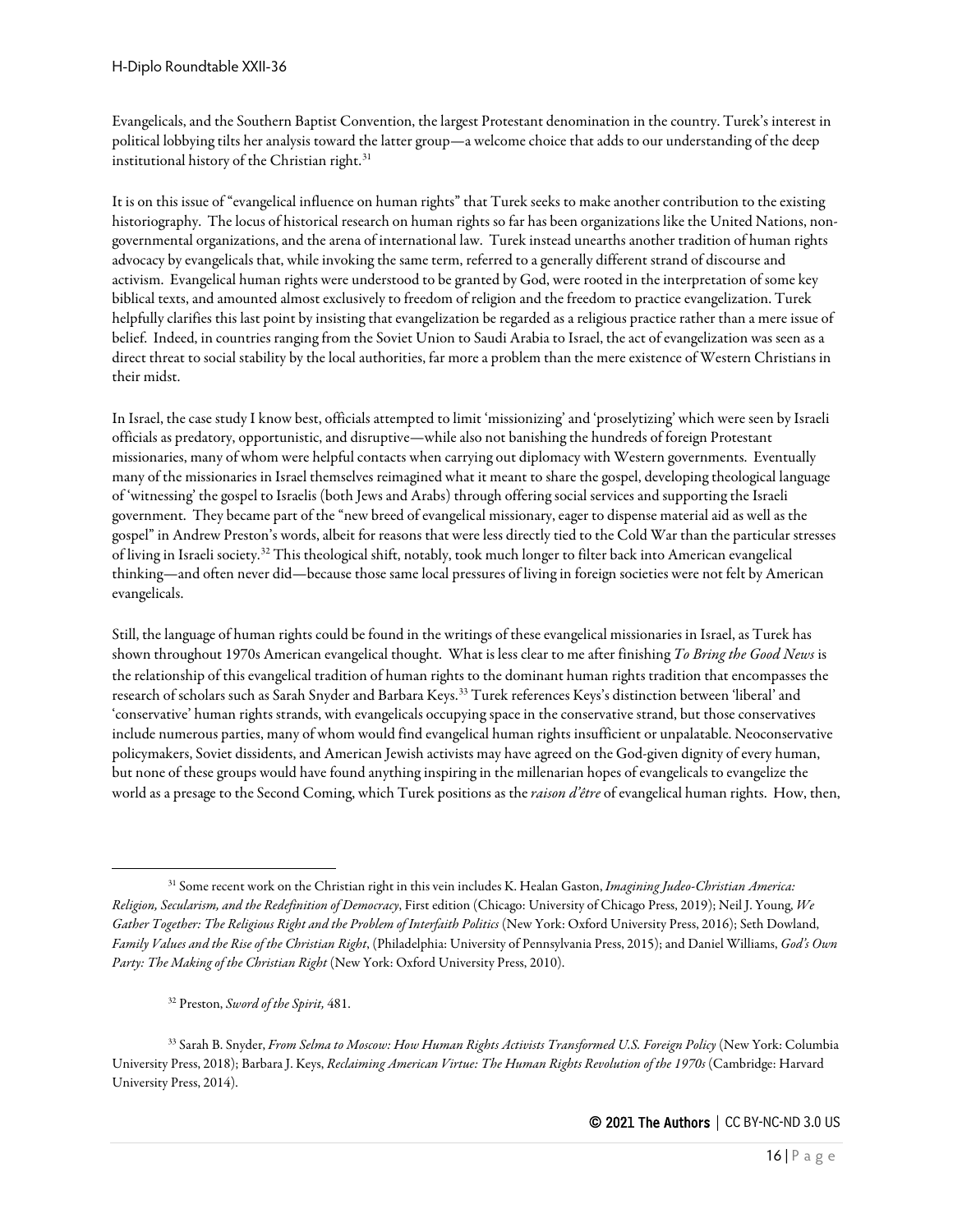did the evangelical conception of human rights work within, exist within, and position itself in relation to the broader human rights discourse?

Turek's book raises this interesting question—one we can only begin to grapple with once we acknowledge how far *To Bring the Good News* has advanced the conversation. One angle I continue to think about is how the coalition of the Christian right—the groups mentioned above as well as Mormons and other religious conservatives—has often been explained through the concept of "co-belligerence," a concept that was popularized by evangelical activist and thinker Francis Schaeffer in his 1970 book, *The Church at the End of the 20th Century.* This has been especially true in terms of the pro-life movement. A co-belligerent, in Schaeffer's words, "will seem to be saying exactly the same thing as those without a Christian base are saying" on issues of shared concern. But, Schaeffer warns, "we [Christians] must not align ourselves as though we are in any camp built on a non-Christian base."<sup>[34](#page-16-0)</sup> This language is indebted to Schaeffer's Reformed theology, but it has become the animating way in which many Christians, as well as historians, conceptualize the relationship between evangelicals and politics—whether it is the domestic politics of abortion or the foreign policy advocacy of human rights.

Turek's research raises the question of how "co-belligerency" functioned in foreign policy—how evangelical human rights related to conservative human rights. In some examples, evangelicals contributed their own perspective to human rights. Turek is surely right that for Southern Baptists, *The Baptist Faith & Message* statement of 1963 was a pivotal reference text for later Southern Baptist activism. The 1963 statement declared that "every man possesses dignity and is worthy of respect and Christian love" for the reasons, crucially, "that God created man in his own image, and in that Christ died for man" (90). The first quotation could gain the assent of many Americans, while the second quotation has a more limited Christian appeal. In other examples, however, evangelicals adopted conservative movement frameworks that shaped their understanding of human rights. Even as it is doubtful that a policymaker like Jeane Kirkpatrick ever set her eyes on *The Baptist Faith & Message*, her distinction between accommodating authoritarian regimes (so long as they were anti-Communist) and resisting totalitarian regimes was easily internalized, to great tragedy, by evangelicals in the 1980s, as Turek clearly shows. To summarize: the fact that 'evangelical human rights' became a subset of 'conservative human rights' is a big deal, in my opinion, and deserves more attention. It may shed light not only on the lines of influence outside evangelicalism that shape evangelical human rights, but also on how the evangelical priority of religious freedom came to dominate conservative human rights.

Turek's work is a helpful reminder that for many evangelicals, 'domestic' and 'foreign' were often blurred categories. Jerry Falwell's insistence on preserving a 'Christian' or 'Judeo-Christian' America was deeply connected to his advocacy for freedom of religion abroad. In an oft-cited statement about his Christian Zionism, in 1981 Falwell told *Christianity Today*  that "God has raised up America in these last days" for two reasons. One was "for the protection of his people, the Jews." The other, less commented upon (but listed first), was "world evangelization." Falwell concluded, "I don't think America has any other right or reason for existence than those two purposes."[35](#page-16-1) Turek argues forcefully that foreign relations has been missing in accounts of the Christian right—not just as another dimension to its agenda, but as a core part of its purpose and legacy. It might be said, given Falwell's quotation, that a case could be made that the *primary* self-understanding of the Christian right was as a foreign relations movement, with the domestic issues of abortion, feminism, and so forth understood as rearguard actions to maintain America's 'Christian' identity so that it could perform its divine mandates abroad. To be clear, Turek does not make this argument. However, with her excellent work that illustrates the importance of foreign relations to postwar evangelicalism, the next interested historian will have an easier time of doing so. In addition to all the other praise Turek's book deserves, opening up exciting new avenues of research and argumentation should also join the list.

<span id="page-16-0"></span><sup>34</sup> Francis A. Schaeffer, *The Church at the End of the 20th Century* (Downers Grove: InterVarsity Press, 1970), 38.

<span id="page-16-1"></span><sup>35</sup> "An Interview with the Lone Ranger of American Fundamentalism," *Christianity Today* (4 September 1981): 25.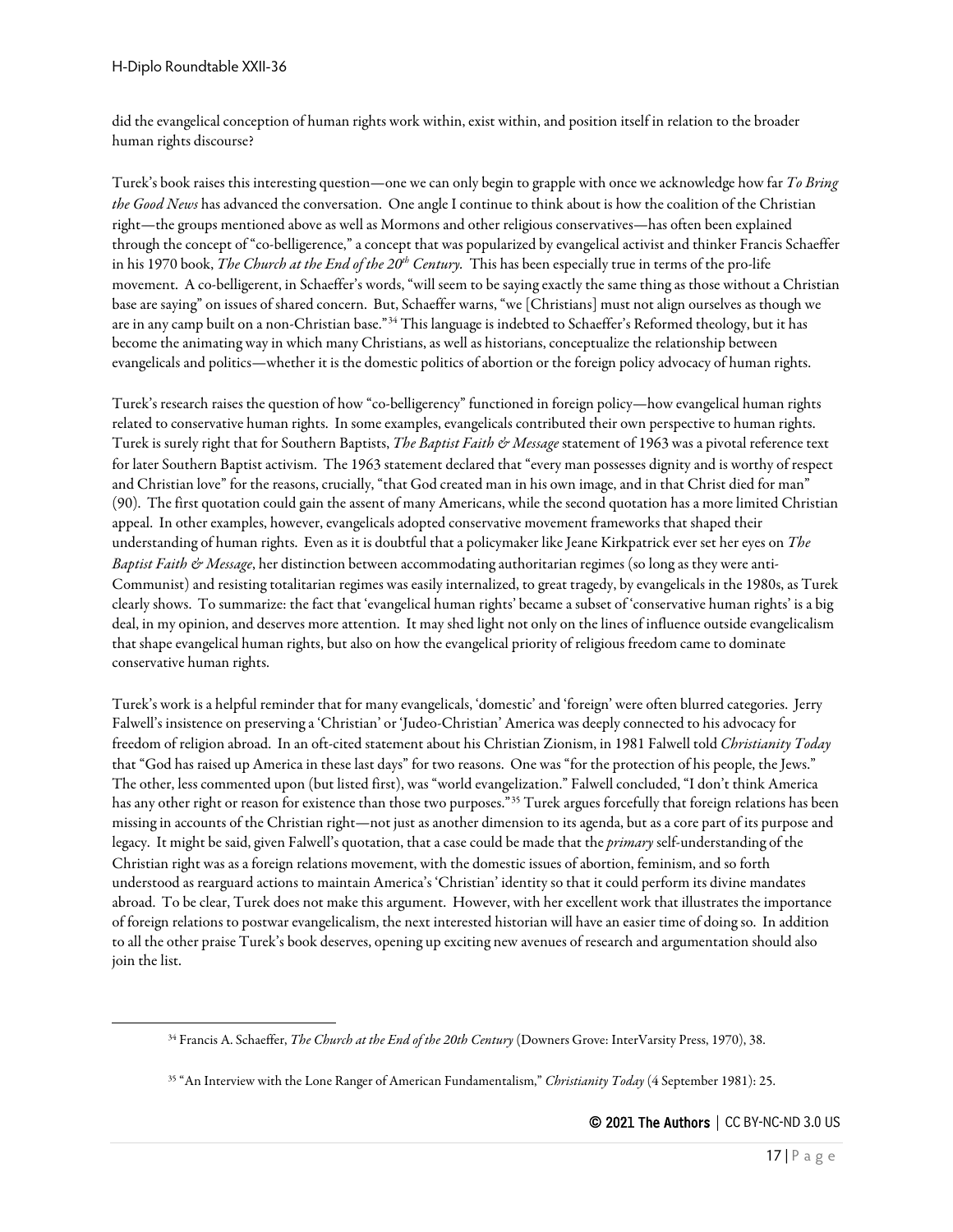# <span id="page-17-0"></span>Review by John D. Wilsey, The Southern Baptist Theological Seminary

From the mid-1970s to the mid-1990s, American evangelicals were devouring books and pamphlets arguing that the United States was founded as a Christian nation. Starting with the 1977 publication of *The Light and the Glory* by Peter Marshall and David Manuel, which argued that the United States was the new Israel of God, several evangelical authors followed suit with their own titles that advanced the Christian America thesis. Figures such as Tim LaHaye, Jerry Falwell, John Eidsmoe, D. James Kennedy, Benjamin Hart, David Barton,<sup>[36](#page-17-1)</sup> and many others spilled gallons of ink making their case that America was a Christian nation, that it was suffering decline because it had strayed from its holy calling, and that Americans must recover their Christian heritage before God poured forth his righteous judgment, a certain destruction that was sure to come if they failed in their task. The Christian America thesis was so compelling to American evangelicals at the close of the twentieth century that three of the most respected historians of American religion, Mark Noll, George Marsden, and Nathan Hatch, were compelled to write a historical rebuttal in their 1989 book, *The Search for Christian America.* No matter. The Christian America thesis has proven resilient to this day, despite the fact that it has been discredited by historians, religionists, and social scientists again and again, especially over the past ten years.

And yet there was a delicious irony at work. At the same time that evangelicals in America were taking an inward, simplistic, ahistorical, and provincial view of their own national identity during the 1970s to the 1990s, they were also expanding their understanding, outreach, and influence on the international scene through a dedicated and sophisticated effort in evangelistic missions that was paired with a new interest in human rights, especially the rights of free speech and freedom of conscience in authoritarian countries (3). They also found themselves making their mark on U.S. foreign policy as they sought to advance their overall goal of international religious freedom within the administrations led by Jimmy Carter, Ronald Reagan, George H.W. Bush, and Bill Clinton.

Lauren Frances Turek tells the story of how evangelicals deepened their influence on American foreign policy and expanded their engagement worldwide in her new book, *To Bring the Good News to All Nations*. Turek writes that foreign missions have long been a concern of American evangelicals. Since the formation of the American Board of Commissioners for Foreign Missions in 1810, evangelicals have been venturing forth from the United States to points around the world, attempting to fulfill Christ's command to preach the gospel to all nations (Matt. 28:18-20). She argues that from the mid-1970s, American evangelicals sharpened their focus on evangelism and religious liberty, established complex international networks with indigenous evangelicals, creatively utilized technology and mass media, and increased their political power in Washington to the extent that they were able to wield unprecedented influence over U.S. foreign policy at the end of the

<span id="page-17-1"></span><sup>36</sup> A sampling of statements from these Christian nationalist figures includes: "In the virgin wilderness of America, God was making His most significant attempt since ancient Israel to create a new Israel of people living in obedience to the laws of God, through faith in Jesus Christ," Peter Marshall and David Manuel, *The Light and the Glory* (Grand Rapids: Baker, 1977), 22–23; "Lest you think that's an oversimplification of the issues, let me point out that for 150 years this nation was built on Biblical principles that assured freedom, community decency, and domestic tranquility," Tim LaHaye, *Faith of our Fathers: A Comprehensive Study of America's Christian Foundations* (Green Forest: Master Books, 1999; "Any diligent student of American history finds that our great nation was founded by godly men upon godly principles to be a Christian nation" and the founders "developed a nation predicated on Holy Writ," Jerry Falwell, *Listen, America!* (New York: Doubleday, 1980), 29; "If by the term Christian nation one means a nation that was founded on biblical values that were brought to the nation by mostly professing Christians, then in that sense the United States may truly be called a Christian nation," John Eidsmoe, "Operation Josiah: Rediscovering the Biblical Roots," in *The Christian and American Law: Christianity's Impact on America's Founding Documents and Future Direction*, ed. H. Wayne House (Grand Rapids: Kregel, 1998), 103; "[Via John Calvin], the virtual founder of this nation was Jesus Christ and His teachings," D. James Kennedy and Jerry Newcombe, *What If Jesus Had Never Been Born? The Positive Impact of Christianity in History* (Nashville: Thomas Nelson, 1994), 59; "The U.S. Constitution has worked because there has been a sacred aura surrounding the document; it has been something more than a legal contract; it was a covenant, an oath before God," Benjamin Hart, *Faith and Freedom: The Christian Roots of American Liberty* (San Bernardino: Here's Life Publishers, 1988), 77; "Did you realize that 52 of the 55 Founding Fathers who worked on the Constitution were members of orthodox Christian churches and many were evangelical Christians?" David Barton, *America's Godly Heritage* (Aledo: WallBuilder Press, 1993), 3.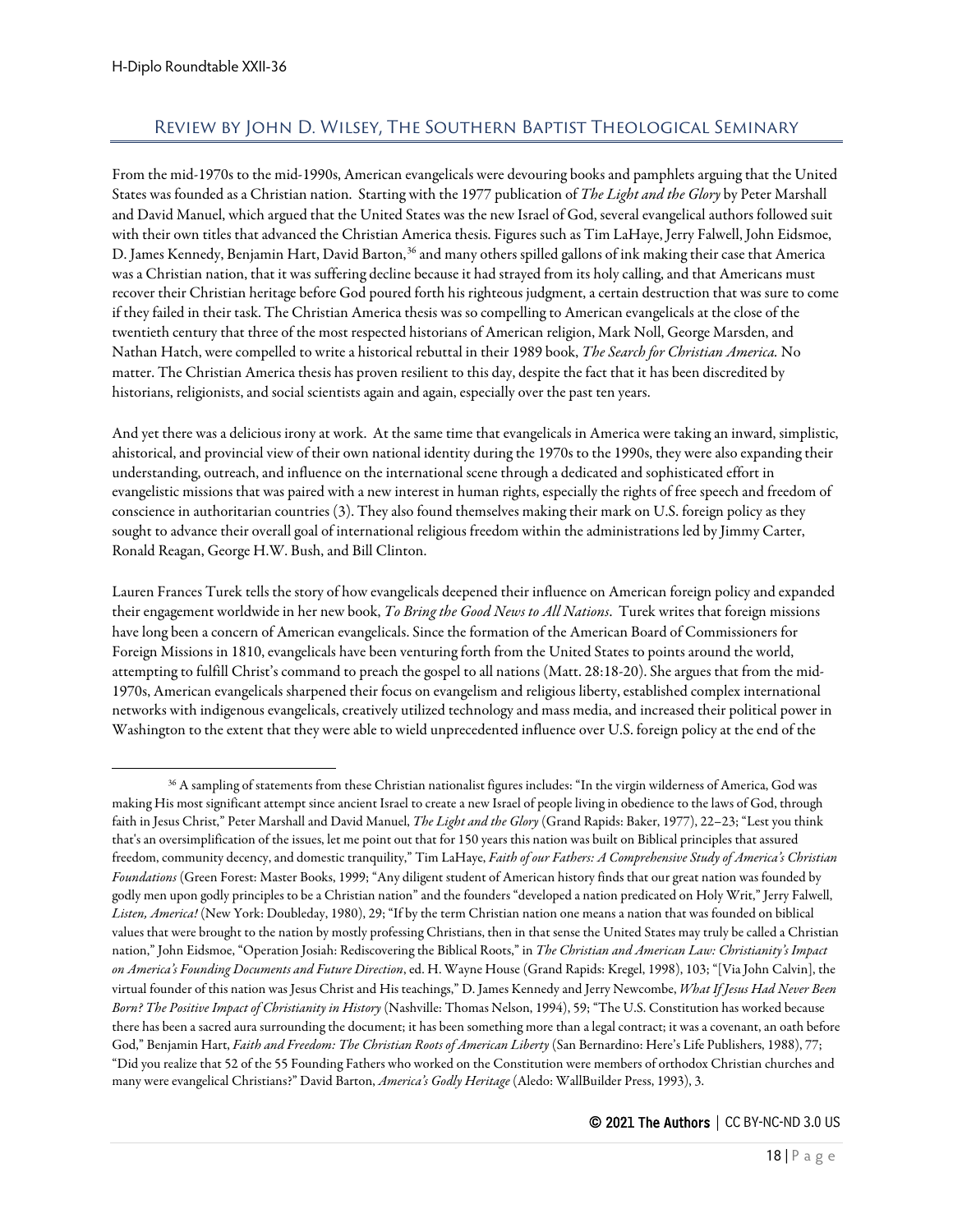Cold War and the beginning of the multi-polar world order of the 1990s (7). For evangelicals, one of the greatest threats to humanity at large was the totalitarian repression of religious thought and expression, which curtailed the freedom of Christians to evangelize their neighbors. Turek differentiates mainline Protestants from evangelicals, especially since mainliners were emphasizing economic and social justice in their overseas outreach, while evangelicals began championing religious freedom in the 1970s. Turek shows that evangelicals believed that with the expansion of the free exercise of religion, the gospel could be speeded to the ends of the earth and bring about the Second Coming of Christ (42). Furthermore, as mainline Protestants began retreating from the mission field in the 1960s and 1970s, evangelicals spread out over the globe, filling the vacuum they left behind.

Turek begins her narrative with the First International Congress on World Evangelization (ICOWE), which took place in Lausanne, Switzerland in 1974. Not only did the ICOWE serve as the impetus for international evangelical unity in the 1970s, it was the first step in a growing evangelical influence in American foreign policy that culminated during the Reagan administration (20). Evangelicals were able to smooth over lingering differences over the issues of increasing the role of indigenous missionaries as well as the place of social justice in world evangelization. The Lausanne Covenant, which laid the basis for evangelical unity in world missions after 1974, emphasized the primacy of conversionism, but still left a place for social action, thanks to the advocacy of anti-imperialist figures such as Ecuadorian C. Rene Padilla, the associate general secretary for Latin America of the International Fellowship of Evangelical Students. The ICOWE "created a new cooperative consciousness among evangelicals" (34) and resulted in the emergence of a multi-layered global evangelical network "that transcended national and cultural boundaries" (42).

But this "new cooperative consciousness" was much more than an abstraction. Turek devotes much attention to how the leaders in the ICOWE set out to use new technologies in communication in order to scatter the seeds of the gospel across the entire globe (44–71). Radio broadcasting and mass production of taped preaching through cassette ministries penetrated the Iron Curtain, but use of communication technology and mass media also had the effect of tightening the developing international evangelical networks. American evangelicals grew deeper in their understanding and appreciation of indigenous cultures, and as their political power increased stateside, their broadening outlook gave them a new frame of reference on world evangelism and cooperation.

In the decades spanning the Reagan, Bush, and Clinton administrations, evangelicals used their political power to advance an anti-Communist and pro-religious freedom agenda through American foreign policy. Turek skillfully narrates how evangelicals blended the Great Commission, Jesus's final command to his disciples to spread the gospel to the world (Matt. 28:18–20), with human rights, especially the individual right to the free exercise of religion and the rights of religious people to persuade non-Christians to change their beliefs and become Christians. Evangelicals used disappointment with détente in the 1970s to advocate for a values-based foreign policy. They learned important lessons from the success of the Jackson-Vanik amendment (1974) and the Helsinki Accords (1975), which resulted in focused efforts to assist evangelicals in the Communist bloc. Finally, evangelicals were able to capitalize on the Reagan administration's departure from détente and the old notions of containment and turn toward the rollback of Communism.

These dynamics, coupled with "quiet diplomacy," (107) slowly but surely undermined Communist efforts at suppressing evangelicals—as exemplified in the story of the Vashchenko and Chmykhalov families. These families were known popularly during the 1980s as the "Siberian Seven" and the "Embassy Pentecostals," because they had taken refuge in the American embassy in Moscow after the Soviet state denied them permission to emigrate out of the U.S.S.R (102). Turek notes that Soviet Premier Mikhail Gorbachev credited evangelical lobbying and international network building with encouraging the introduction of glasnost and perestroika in the late 1980s. Evangelicals were encouraged by the opening of Russia as a new mission field after 1991, but their overzealousness resulted in new restrictions on religious freedom under the leadership of Russian President Boris Yeltsin. Turek points to evangelical advocacy for international religious freedom in Communist Europe as a mix of success and failure (123). But the successes inspired further efforts in authoritarian regimes in Latin America and Africa that came to more complicated and tragic results.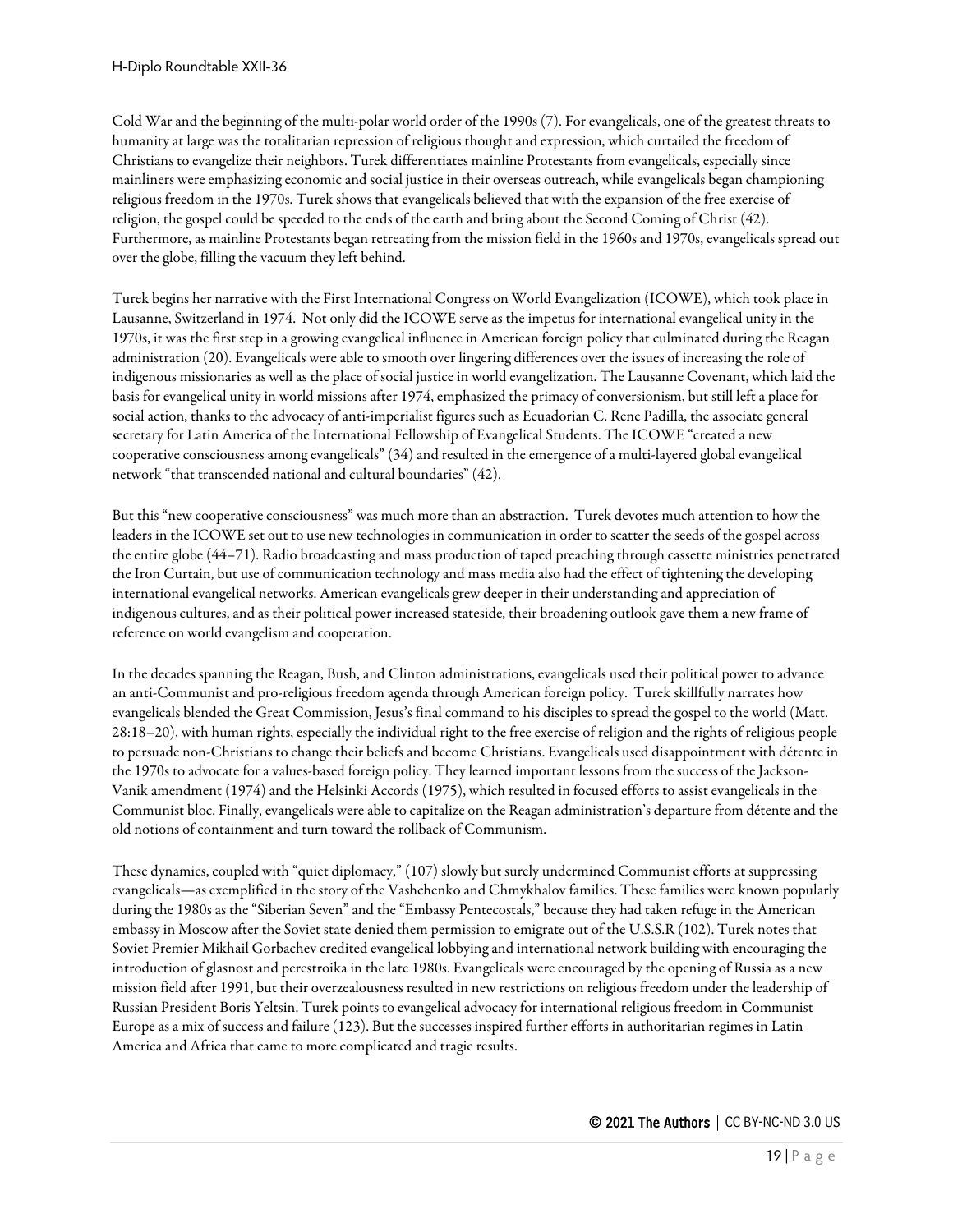Turek demonstrates how evangelical networks influenced American policy in Latin America during the 1980s, especially in the context of the Rios Montt regime in Guatemala. After the 1976 earthquake, evangelical missions in Guatemala increased exponentially. American evangelicals got behind Montt because he utilized religious freedom and anti-Communist language to bait Americans into throwing their support behind him. The Montt regime was brutal in its suppression of dissent, but since it used the right language, evangelicals in the United States rallied to his support.

Turek observes that the apartheid regime in South Africa was more complicated for evangelicals (153). Most white evangelicals in America deplored the racism inherent in apartheid, but wanted to support the South African government because it was anti-Communist. What would happen if the forces friendly to the African National Congress were to overturn apartheid and set up a new government? Would not that new government be Marxist, and inclined toward Communism? She argues that between 1970 and 1994, American evangelical engagement with South Africa was defined not by social justice concerns, but evangelism, and was driven by an emphasis on reconciliation between South African whites and blacks, but not reparations (180).

Turek concludes her study by reiterating four dynamics that were key to the development and efficacy of evangelical engagement with foreign policy during the 1970s through the 1990s (182). First was the establishment of international networks that had as their common purpose the fulfillment of the Great Commission. Second, a broadening awareness and appreciation for the experience and culture of Christians outside the West opened American evangelicals' minds and gave them a more sophisticated perspective as they lobbied for a values-based foreign policy. Third, evangelical emphasis on religious freedom directly resulted in a foreign policy that committed the United States to advocate for international religious freedom through the 1998 International Religious Freedom Act. And fourth, evangelicals adopted a new perspective on human rights, emphasizing the unique facet of human rights specifically in the language of religious freedom.

*To Bring the Good News to All Nations* is deeply researched and carefully considered. Its thesis is ambitious; weaving together a narrative such as this one requires a historian to be conversant not only in the diplomatic aspects of the times, but also the diverse religious culture that played such a key role in the development of the diplomatic history. Evangelicalism is an unwieldy term, but Turek defines her understanding of evangelicalism as it manifested itself in the late twentieth century with clarity, accuracy, and with enough specificity to give the reader a focused way to identify the movement, but also broadly enough to include groups like Pentecostals from Southern Baptists. This is one of the strongest points of her work. To put it colloquially, Turek 'gets' evangelicals. She makes interpreting a particular aspect of the movement—the emphasis on global evangelism and international religious freedom—look easy, when in fact, it is fraught with ambiguities, complexities, and loaded language and concepts.

Turek is also adept at blending diplomatic and religious history throughout her narrative. Rather than isolating and compartmentalizing the diplomatic from the religious, or neglecting the one in favor of the other, Turek shows that the story of evangelical engagement with foreign policy is a complex interchange between biblically informed practices, theologies, and denominational traditions with ideas on war, society, economics, statecraft, and ideology. In this regard, Turek's book is well situated with Neil Young's *We Gather Together: The Religious Right and the Problem of Interfaith Politics*, which serves as an analysis of how evangelicals, Roman Catholics, and Mormons attempted to join forces in advocating for conservative domestic policies. Turek's book also complements Daniel K. Williams' *God's Own Party: The Making of the Christian Right*, but her work is unique in its focus on foreign policy. The books of Williams, Young, and Turek make for a comprehensive consideration of how evangelical voices contributed to a departure from the Eisenhower-Dulles-Nixon-Kissinger conception of American engagement with the world and with itself.

*To Bring the Good News to All Nations* is a critical addition to the historiography of late twentieth century American history, and a welcome contribution to an expanding conversation on the influence of religion on American diplomacy.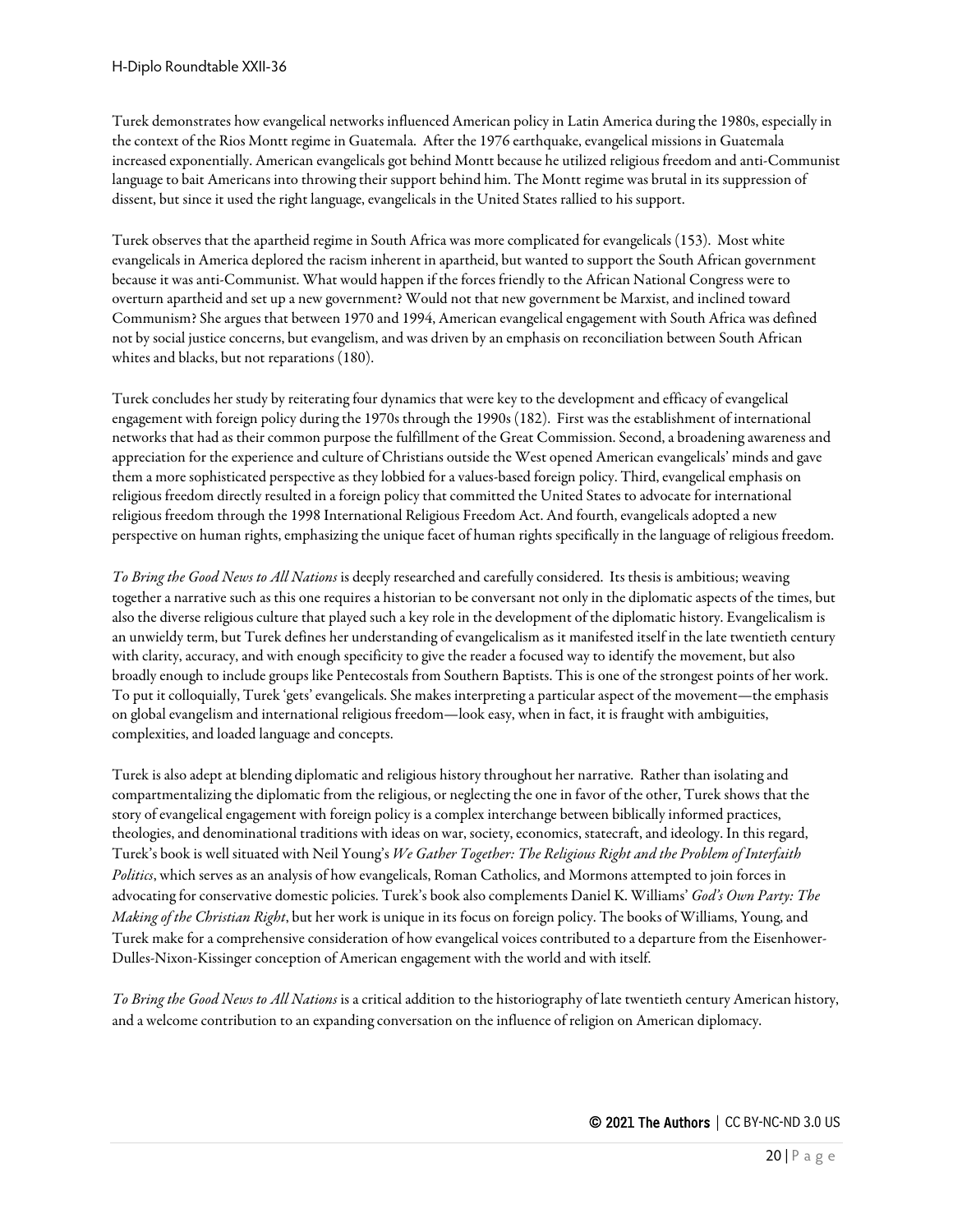### Response by Lauren F. Turek, Trinity University

<span id="page-20-0"></span>First, I would like to express my gratitude to the roundtable participants for engaging so carefully and thoroughly with my book. Reviewers Mark Edwards, David Hollinger, Daniel Hummel, and John Wilsey, along with author of the introduction, Philip Jenkins, all have deep expertise in the history of Christianity in the United States and of the varied and significant relationships that U.S. Christians have forged abroad as missionaries, activists, or public intellectuals, particularly in the twentieth century. I hold all of the reviewers in great esteem, and am very humbled by their praise and thankful that they have sought to situate the arguments that I make within the extensive literature of U.S. religious history while also posing important questions about the aspects of that larger story that do not feature greatly or explicitly in my book. By way of response to their comments, I will provide some thoughts on the core objectives of the book that will hopefully address the questions they have posed in a holistic manner.

As I have noted in other venues, I had several overlapping goals in mind while researching and writing *To Bring the Good News to All Nations*. [37](#page-20-1) This book reflects on the intersections of domestic politics, religious non-state actors, and U.S. foreign policymaking. Since I see myself primarily as a historian of U.S. foreign relations, who was trained as a diplomatic historian, I framed the book and my guiding historical questions through that particular disciplinary lens. I aimed to illuminate the nature of evangelical Christian foreign-policy engagement, to make the case that evangelical groups exerted an influence on U.S. relations abroad, and to explore the extent of that influence both at home and in the foreign countries where they operated. Foreign policy decisions are almost never monocausal, and interest-group activism and amorphous cultural forces such as religion are rarely the sole determinative factor in policymaking, as my book makes clear. Still, evangelical interest groups did matter; their domestic activism and foreign missionary presence affected U.S. relations with other countries in both large and small ways, shaped how other countries perceived of the United States, and contributed to domestic public discourse about foreign affairs.

Examining that discourse and its political power was another central goal of the book. The conservative human rights language that evangelicals helped develop proved to be very useful to the Reagan administration as it worked to align U.S. human rights policies with a conservative foreign policy agenda. This conservative reorientation was significant and has been an enduring (though not uncontested) feature of U.S. human rights policy since. Explaining the role that U.S. evangelicals played in this process is an important additive to the large and growing literature on the international human rights movement. As might be clear from the previous points, another ambition of mine was to look beyond historical accounts of evangelicals that focus on domestic culture-war issues or Christian Zionism. Important though those topics are, evangelicalism is neither monolithic nor static in its political priorities, and there is ample room to consider how the evangelicals of the 1970s and 1980s drew on their faith to target issues beyond abortion and prophecies about Israel.

These particular objectives and my scholarly orientation meant, of course, that I had to make choices about which political, cultural, and strategic factors, which regions, and which groups and individuals I would cover and how I would cover them. Religious historians and religious studies scholars might have made different choices, but this is one of the reasons that the recent efflorescence of work on religion and U.S. foreign relations has been so genuinely exciting.[38](#page-20-2) Because the scholars

<span id="page-20-1"></span><sup>37</sup> Lauren F. Turek, "Author's Response to A Roundtable on Lauren Turek, *To Bring the Good News to All Nations: Evangelical Influence on Human Rights and U.S. Foreign Relations*," *Passport: The Society for Historians of American Foreign Relations Review* 51:3 (January 2021): 32-33[, https://www.shafr.org/system/files/passport-01-2021-turek.pdf.](https://www.shafr.org/system/files/passport-01-2021-turek.pdf)

<span id="page-20-2"></span><sup>© 2021</sup> The Authors | CC BY-NC-ND 3.0 US <sup>38</sup> A small sampling of this work includes Ronit Y. Stahl, *Enlisting Faith: How the Military Chaplaincy Shaped Religion and State in Modern America* (Cambridge, MA: Harvard University Press, 2017); Matthew Avery Sutton, *Double Crossed: The Missionaries Who Spied for the United States During the Second World War* (New York: Basic Books, 2019); Mark Thomas Edwards, *Faith and Foreign Affairs in the American Century* (Lanham: Lexington Books, 2019); Cara Lea Burnidge, *A Peaceful Conquest: Woodrow Wilson, Religion, and the New World Order* (Chicago: University of Chicago Press, 2016); John D. Wilsey, *God's Cold Warrior: The Life and Faith of John Foster Dulles* (Grand Rapids, MI: William. B. Eerdmans Publishing Company, 2021). For a more expansive historiographical review of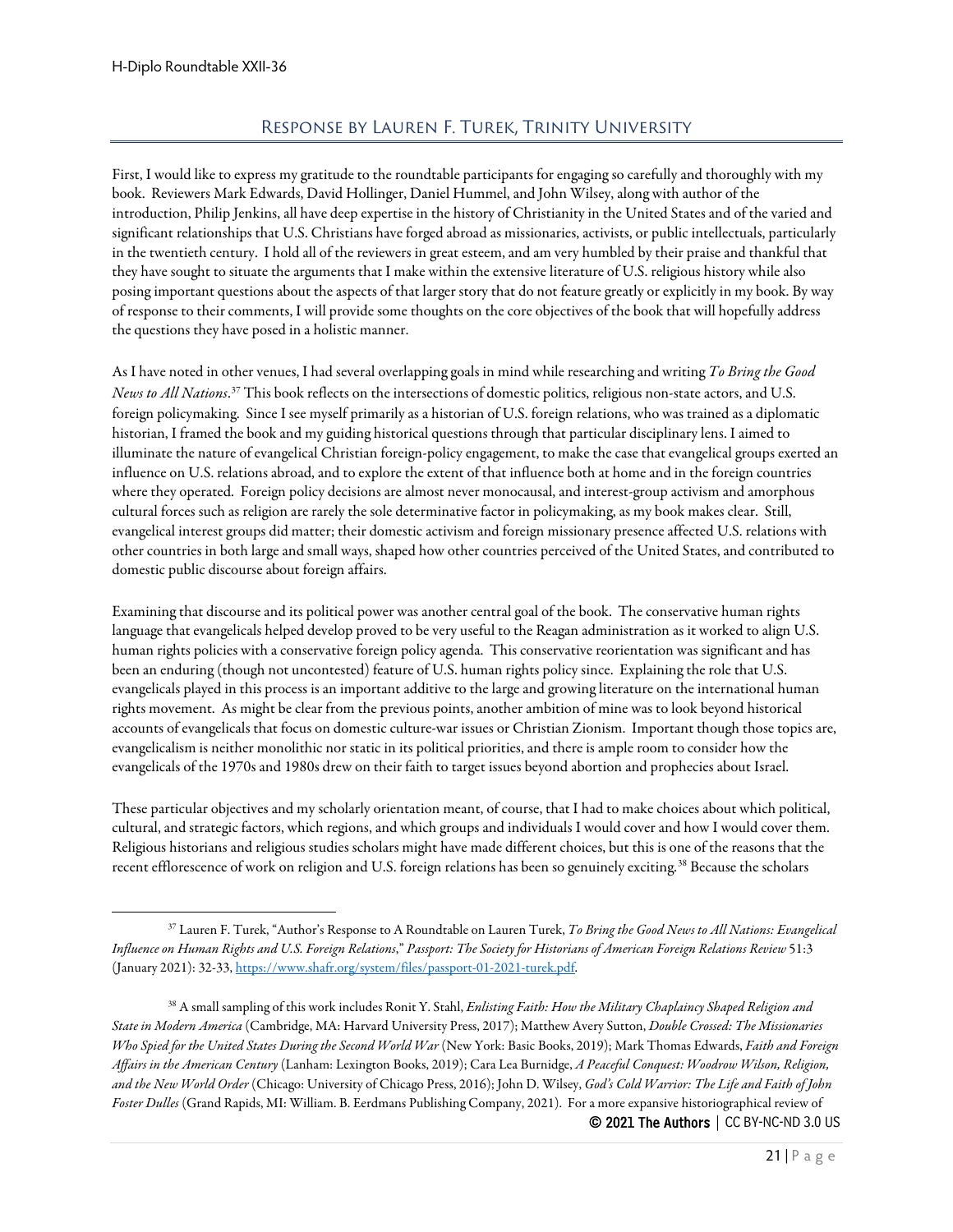producing work in this field hail from such a range of different disciplinary lenses, we readers are treated to fresh and provocative arguments, new stories or ways of reading well-told stories, understudied historical actors and phenomena, and sometimes surprising confluences—like the remarkable number of scholars who have included analyses of the 1974 International Congress on World Evangelization in their recent books, as Hummel notes in his review. Although I wish the latest work in this area had come out sooner so that I could have engaged with it before submitting my final manuscript to my editor, I am pleased that the reviewers recognized the ways in which *To Bring the Good News to All Nations*complements the wonderful books of David Kirkpatrick, David Swartz, David King, Dan Hummel, Melani McAlister, and others.<sup>[39](#page-21-0)</sup>

Writing as an outsider to evangelicalism also informed my approach to the book. Evangelical culture, beliefs, and activism have exerted a strong pull on American politics and I was eager to try to understand the movement in all of its diversity and complexity even though I am not myself a Christian. For this reason, Wilsey's commendation that I "'get' evangelicals" was tremendously gratifying to read. Beyond just understanding though, it was important for me to treat my historical subjects fairly, such that they would recognize themselves in my portrayal. I did not want to write a polemic or take political pot shots to signal my own personal beliefs. As Edwards notes, I wanted to let "readers decide what to make of [the] story" I tell. Paying careful attention to the words and ideas that evangelicals consistently used was a way to facilitate that. That said, I think the book does offer critical appraisal of the serious limits and self-serving nature of the human rights vision that evangelicals promoted. I also agree with Edwards when he raises questions about whether or not a human rights vision built "on a foundation of individualism" is possible.

In a similar vein, I very much agree with Hollinger that Melani McAlister's concepts of "enchanted internationalism" and "victim identification" are incredibly useful for understanding the evangelical ethos of the recent past, in terms of both current evangelical domestic political engagement and their foreign policy orientation.<sup>[40](#page-21-1)</sup> Kristin Kobes Du Mez likewise captures these concepts well when she notes that "for conservative white evangelicals, a militant faith required an everpresent sense of threat."[41](#page-21-2) These are profound and valuable insights. McAlister's work remains unparalleled and has been tremendously influential to my own.<sup>[42](#page-21-3)</sup> In terms of the critique about the attention I pay to diplomatic exchanges, the book has a policy-oriented focus and these exchanges are rich and revealing on those terms. Additionally, as the book centers on

the work of the past decade or so, see Lauren F. Turek, "An Outpouring of the Spirit: A Historiography of Recent works on Religion and U.S. Foreign Relations," *Passport: The Society for Historians of American Foreign Relations Review* 48:2 (September 2017): 25-31.

<span id="page-21-0"></span><sup>39</sup> David C. Kirkpatrick, *A Gospel for the Poor: Global Social Christianity and the Latin American Evangelical Left* (Philadelphia: University of Pennsylvania Press, 2019); David Swartz, *Facing West: American Evangelicals in an Age of World Christianity* (New York: Oxford University Press, 2020); David P. King, *God's Internationalists: World Vision and the Age of Evangelical Humanitarianism* (Philadelphia: University of Pennsylvania Press, 2019); Daniel G. Hummel, *Covenant Brothers: Evangelicals, Jews, and U.S.-Israeli Relations* (Philadelphia: University of Pennsylvania Press, 2019); Melani McAlister, *The Kingdom of God Has No Borders: A Global History of American Evangelicals* (New York: Oxford University Press, 2018).

<span id="page-21-1"></span><sup>40</sup> Though, to quibble with Hollinger's quibble, the timing of McAlister's book release and of my publication schedule did not allow for extensive engagement with her excellent ideas, much to my regret, though the book does incorporate several references to *The Kingdom of God Has No Borders*.

<span id="page-21-2"></span><sup>41</sup> Kristin Kobez Du Mez, *Jesus and John Wayne: How White Evangelicals Corrupted a Faith and Fractured a Nation* (New York: Liveright Publishing Corporation, 2020), 13.

<span id="page-21-3"></span> $42$  In particular, I cite and draw from the following key works throughout the book: Melani McAlister, "The Persecuted Body: Evangelical Internationalism, Islam, and the Politics of Fear," in *Facing Fear: The History of an Emotion In Global Perspective*, edited by Michael Francis Laffan and Max Weiss, 133-61 (Princeton: Princeton University Press, 2012); Melani McAlister, "What is Your Heart For? Affect and Internationalism in the Evangelical Public Sphere," *American Literary History* 20:4 (September 2008): 870-895; Melani McAlister, *Epic Encounters: Culture, Media, and U.S. Interests in the Middle East, 1945-2000* (Berkeley: University of California Press, 2001).